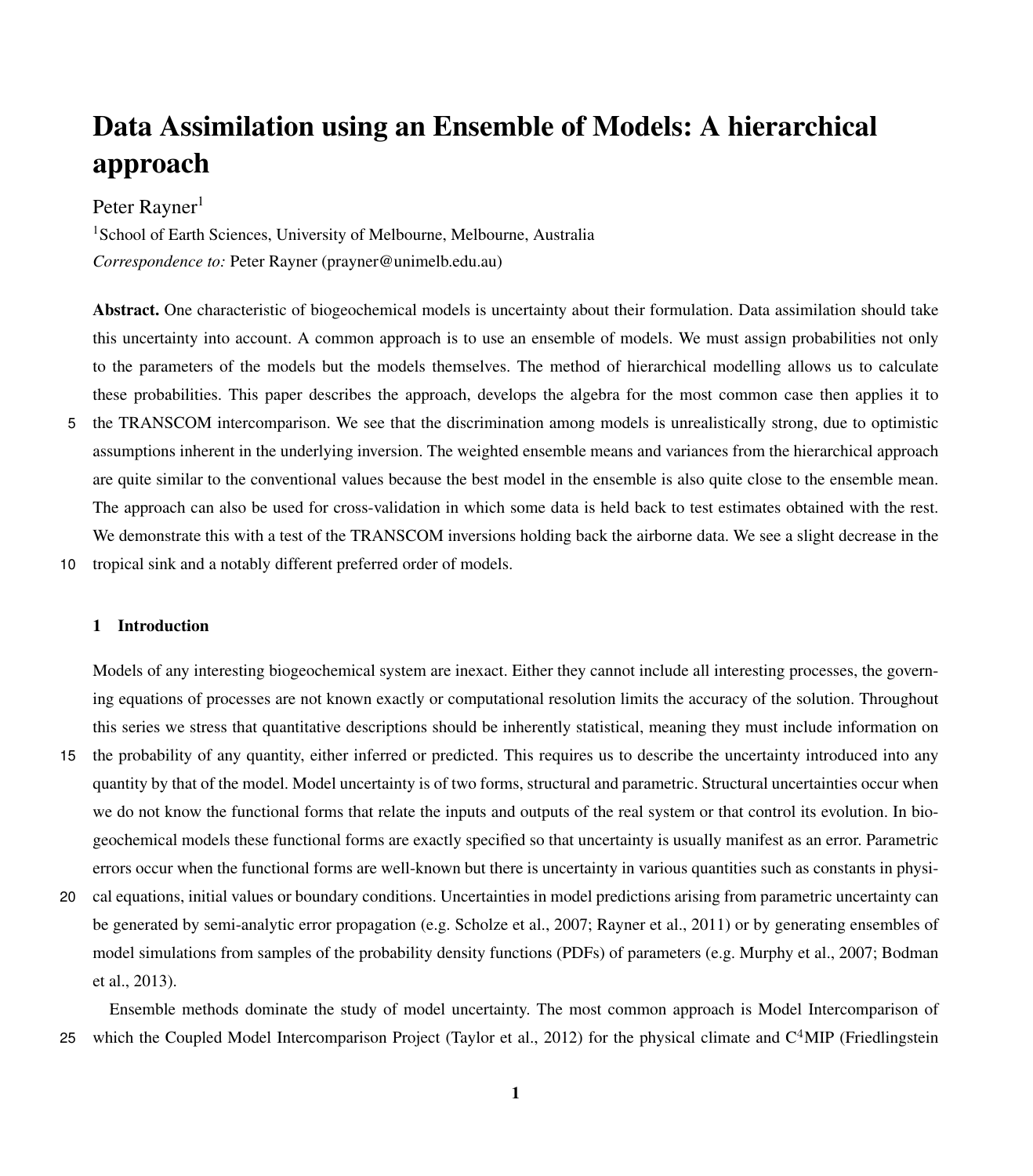[et al., 2006\)](#page-15-1) for the global carbon cycle are prominent examples. The MIPs play a crucial but controversial role in quantifying uncertainty. First, they may underestimate uncertainty since it is impossible, even in principle, to know how well a given ensemble properly samples the manifold of possible models. On the other hand not all models are equally credible. They do more or less well at tests like fitting observations or conserving required quantities. This has led to the application of Bayesian

5 Model Averaging (e.g. [Murphy et al., 2007\)](#page-16-2) in which models are tested against some criteria (such as fit to observations) and their predictions weighted accordingly.

Inverse problems or data assimilation as discussed in this volume generally treats parametric uncertainty. It uses observations and statistical inference to improve knowledge of the uncertain values (see [Rayner et al., 2018,](#page-16-3) and references therein for a general introduction). Structural model uncertainty must still be included and indeed it often dominates other uncertainties. Model

- 10 uncertainty is hard to characterize with analytic PDFs since errors in the functional forms will project systematically onto errors in simulated quantities. Hierarchical approaches (e.g. [Cressie et al., 2009\)](#page-15-2) provide a mechanism for including uncertainties in the choice of model into the formulation. For an ensemble of models this involves introducing an extra discrete variable (the index of the set of models) into the problem and calculating its probability. This probability goes under several names, e.g. the Bayes Factor [\(Kass and Raftery, 1995\)](#page-16-4) or the Evidence [\(MacKay, 2003,](#page-16-5) ch.28). We can then calculate probability distributions
- 15 for model parameters as weighted averages over these model probabilities. Hence this application of hierarchical Bayesian modelling is closely related to Bayesian Model Averaging [\(Hoeting et al., 1999;](#page-16-6) [Raftery et al., 2005\)](#page-16-7).

Ensemble methods are rare for biogeochemical data assimilation since there are few problems for which a useful population of assimilation systems currently exists. The clearest exception to this is the case of global scale atmospheric inversions where the TRANSCOM intercomparison [\(Gurney et al., 2002,](#page-15-3) [2003,](#page-15-4) [2004;](#page-15-5) [Baker et al., 2006\)](#page-15-6) used an ensemble of atmospheric

- 20 transport models and common inversion systems to infer regional CO2 fluxes from atmospheric concentrations. All these studies faced the problem of estimating properties of the ensemble such as its mean and some measure of spread. Throughout they opted for the ensemble mean and two measures of spread, the standard deviation of the maximum a posteriori (most likely) estimate from each ensemble member and the square-root of the mean of the posterior variances of the ensemble. This treated all members of the ensemble equally.
- 25 Equal weighting was challenged by [Stephens et al.](#page-17-1) [\(2007\)](#page-17-1) who compared the seasonality of vertical gradients in model simulations and observations. They found that only a subset of models produced an acceptable simulation and that this subset favoured larger tropical uptake than the ensemble mean. [Pickett-Heaps et al.](#page-16-8) [\(2011\)](#page-16-8) extended this calculation. They compared simulations using optimized fluxes with airborne profiles. This required simulating the airborne profiles using the optimal fluxes for each model. Of the four atmospheric transport models tested TM3 [\(Heimann and Körner, 2003\)](#page-16-9) performed substantially
- 30 better against this extra data than the other three.

Both the cited studies used data not included in the inversion, a procedure often called cross-validation. Cross-validation asks whether new data enhances or reduces our confidence in previous estimates while Bayesian model averaging calculates our relative confidence in two models. We shall see that the machinery needed to answer these two questions is very similar.

The outline of the paper is as follows. In Section [2](#page-2-0) we review the necessary machinery. Section [3](#page-5-0) describes an application to 35 the TRANSCOM case including an extension to treat covarying model errors. Section [5](#page-10-0) discusses the use of the machinery for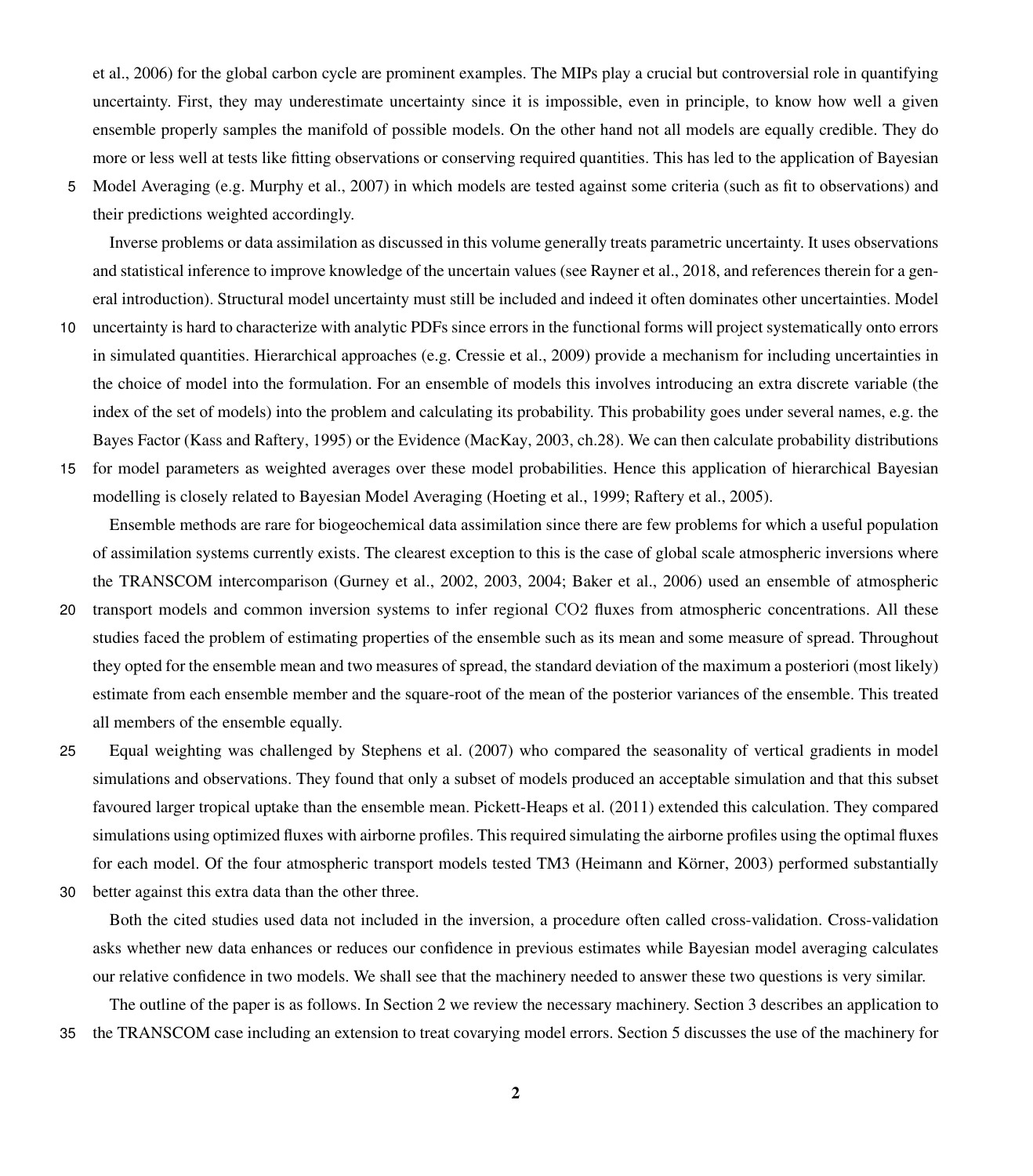assessing cross-validation. Section [7](#page-12-0) compares the technique with other model evaluation methods as well as discussing some computational aspects.

# <span id="page-2-0"></span>2 Theory

The following can be regarded as a development of ideas described in [\(Jaynes and Bretthorst, 2003,](#page-16-10) Ch.21) or [\(MacKay, 2003,](#page-16-5) 5 Ch.28).

The standard data assimilation problem seeks to improve knowledge of some target variables in a model given observations. We express our knowledge as probability density functions (PDFs). The true state must be consistent with three independent pieces of information, our prior knowledge of the target variables, our knowledge of the observed quantities and the relationship between target variables and observations instantiated in an observation operator. In most applications the target variables are

<span id="page-2-2"></span>10 continuous quantities such as model parameters, initial or boundary conditions. We form the joint probability by multiplication as

$$
p(\mathbf{x}, \mathbf{y}|\mathbf{x}^{\mathrm{b}}, \mathbf{y}^{\mathrm{o}}) \propto p(\mathbf{x}|\mathbf{x}^{\mathrm{b}}) \times p(\mathbf{y}|\mathbf{y}^{\mathrm{o}}) \times p(\mathbf{y}|H(\mathbf{x})) \tag{1}
$$

where  $x$  represents the target variables,  $y$  the true values of the observed quantities, and  $H$  represents the observation operator. Usually there is a prior or background value  $x^b$  which serves as a location parameter for  $p(x|x^b)$ . Even more common is a 15 location parameter for  $p(y|y^{\circ})$ , usually an observed value returned by an imperfect measurement system.

We generate the final PDF for x by integrating over y

$$
p(\mathbf{x}) \propto \int p(\mathbf{x}, \mathbf{y}) d\mathbf{y} \tag{2}
$$

In the usual case of data assimilation we only have one observation operator. Thus we often forget that the posterior PDFs for target variables are implicitly dependent on the observation operator. Where an ensemble of observation operators is available

- 20 we can no longer assume certainty for which one we should use. The  $i^{\text{th}}$  observation operator  $H_i$  becomes part of the target variables so instead of calculating  $p(x|y)$  we now seek  $p(x, H_i|y)$ .<sup>[1](#page-2-1)</sup> Once we have calculated  $p(x, H_i|y)$  we can either integrate over x if we are interested in the relative probabilities of different observation operators or we can sum over the various choices of observation operators to obtain the PDF for x. The hierarchical approach (see [Rayner et al., 2018,](#page-16-3) Section 5.6) factorises this joint PDF of observation operators and continuous target variables using an expression known variously as the chain rule
- 25 of probabilities or the law of total probabilities. In the case of a discrete choice of observation operator this takes the form

$$
p(\mathbf{x}, H_i) = p(\mathbf{x}|H_i)p(H_i)
$$
\n(3)

We can apply the same rule to the joint probability in Equation [1](#page-2-2) to yield

$$
p(\mathbf{x}, H_i | \mathbf{y}) = P(\mathbf{x} | \mathbf{y}, H_i) p(H_i | \mathbf{y})
$$
\n(4)

<span id="page-2-3"></span><span id="page-2-1"></span><sup>&</sup>lt;sup>1</sup>The true target variable is i, the index variable on the set of observation operators but we will continue to use  $H_i$  to make it clear to what this index refers.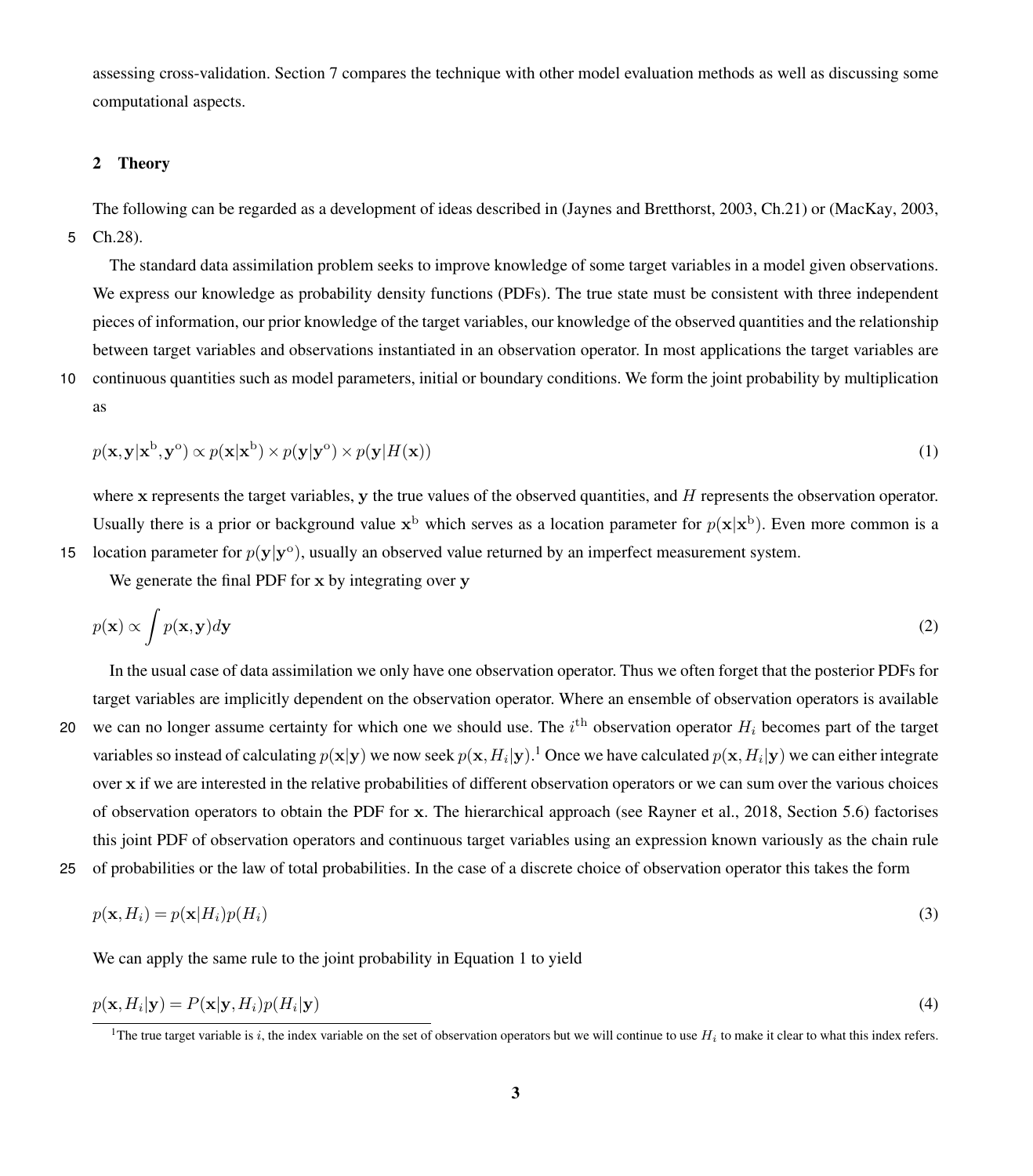we see that the hierarchical and nonhierarchical PDFs differ only by the factor  $p(H_i|\mathbf{y})$  and we hence need to calculate this term.

We will develop the theory for the simplest linear Gaussian case. Here many of the resulting integrals have analytic solutions. The approach will hold for nonlinear observation operators provided they are approximately linear over enough of the support

5 for the joint distribution of x and y. The qualitative ranking of models is unlikely to be sensitive to weak nonlinearities since, as we shall see, the discrimination among models is strong.

We follow the notation of [Rayner et al.](#page-16-3) [\(2018\)](#page-16-3). We switch from using a potentially nonlinear observation operator  $H$  to a linear one represented by the Jacobian H. Take a collection of linear observation operators with Jacobians  $H_1 \dots H_N$ , with prior probability for the continuous target variables given by  $G(x|x^b, B)$  and probability for the data given by  $G(y|y^o, R)$ 

10 where  $G(\mathbf{x}|\mu, \mathbf{C})$  represents the Gaussian distribution of the variable x with mean  $\mu$  and uncertainty covariance C.  $\mathbf{x}^{\text{b}}$  is the mean of the prior distribution for  $x$  (often abbreviated the background value) and  $B$  is the prior uncertainty covariance of  $x$ (often abbreviated the background or prior uncertainty).  $y^{\circ}$  is the mean of the PDF for the observation with R representing the uncertainty of the observing process. See [Rayner et al.](#page-16-3) [\(2018\)](#page-16-3) Section 5 for more detailed explanation.

For each  $H_i$  our problem is the linear Gaussian inversion described in [Rayner et al.](#page-16-3) [\(2018\)](#page-16-3), Section 6.4. Most importantly 15 for us the posterior PDF  $p(x|y, H_i)$  is Gaussian:

<span id="page-3-0"></span>
$$
p(\mathbf{x}|\mathbf{y},\mathbf{H}_i) = G(\mathbf{x}, \mathbf{x}_i^{\mathbf{a}}, \mathbf{A}_i) \tag{5}
$$

where  $x_i^a$  is the maximum a posteriori estimate for the  $i^{\text{th}}$  observation operator (often called the analysis) with covariance  $A_i$ . Substituting Equation [5](#page-3-0) into Equation [4](#page-2-3) we obtain

$$
p(\mathbf{x}, \mathbf{H}_i | \mathbf{y}) = p(\mathbf{H}_i | \mathbf{y}) \times G(\mathbf{x} | \mathbf{x}_i^{\mathbf{a}}, \mathbf{A}_i)
$$
(6)

20 Thus  $p(\mathbf{x},\mathbf{H}_i | \mathbf{y})$  is a sum of Gaussian distributions.

<span id="page-3-1"></span> $p(\mathbf{H}_i | \mathbf{y})$  is the marginal likelihood for a Gaussian [\(Michalak et al., 2005,](#page-16-11) Eq. 10):

$$
p(\mathbf{H}_{i}|\mathbf{y}) = K \left| \mathbf{R} + \mathbf{H}_{i} \mathbf{B} \mathbf{H}_{i}^{T} \right|^{-1/2} \exp \left[ -\frac{1}{2} (\mathbf{y}^{o} - \mathbf{H}_{i} \mathbf{x}^{b})^{T} \cdot (\mathbf{R} + \mathbf{H}_{i} \mathbf{B} \mathbf{H}_{i}^{T})^{-1} \cdot (\mathbf{y}^{o} - \mathbf{H}_{i} \mathbf{x}^{b}) \right]
$$
(7)

Note that  $p(\mathbf{H}_i|\mathbf{y})$  is a PDF over the indices i since all terms on the rhs of Equation [7](#page-3-1) apart from  $\mathbf{H}_i$  are fixed. K is chosen so that  $\sum_i p(\mathbf{H}_i | \mathbf{y}) = 1$ . This normalisation reflects the fact that we must choose one of the models.

## <span id="page-3-2"></span>25 2.1 Interpretation

One interpretation for the exponential in Equation [7](#page-3-1) is as a ratio of the performance of the model and its expected performance. The term  $H_i x^b - y^o$  is the mismatch between the observations and the simulation using the background value. Provided x and y are independent before our assimilation,  $\mathbf{R} + \mathbf{H}_i \mathbf{B} \mathbf{H}_i^T$  is the variance of this prior mismatch. This follows from the Jacobian rule of probabilities [\(Tarantola, 2005,](#page-17-2) Eq. 1.18) and the expression for the variance of the difference of two normally

30 distributed quantities. Thus, inspection of the the rhs of Equation [7](#page-3-1) shows it to be, excluding some potential normalisation,  $G(z,0,H_i BH_i^T + R)$  evaluated at the point  $z = H_i x^b - y^o$ . Smaller magnitudes of  $H_i x^b - y^o$  correspond to better a priori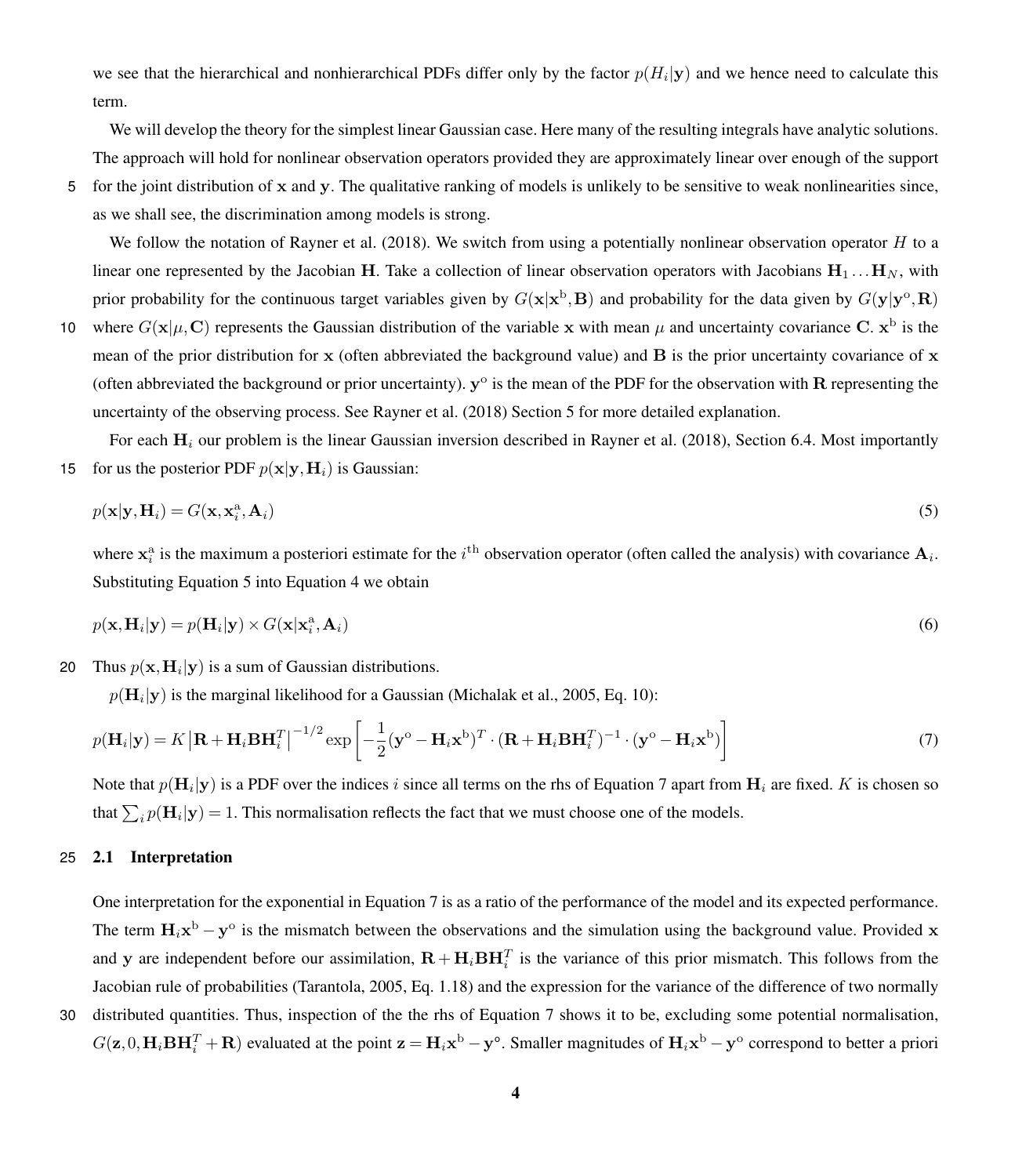simulations of the observations and higher values of  $p(\mathbf{H}_i|\mathbf{y})$  i.e more likely models. Equal magnitudes of  $\mathbf{H}_i\mathbf{x}^{\text{b}} - \mathbf{y}^{\text{o}}$  may *not* produce the same value of  $p(\mathbf{H}_i|\mathbf{y})$  since The mismatch variance  $\mathbf{H}_i \mathbf{B} \mathbf{H}_i^T + \mathbf{R}$  may not weight them equally. We can say equivalently that the model performance should be judged by the normalised prediction error (simulation − observation divided by its variance) penalised by the expected range of the predictions or the volume of the data space occupied by the 5 prior model and its uncertainty (see discussion in [MacKay, 2003,](#page-16-5) Ch.28).

Eq. [7](#page-3-1) occurs in other hierarchical contexts such as the calculation of covariance parameters by [Michalak et al.](#page-16-11) [\(2005\)](#page-16-11) and [Ganesan et al.](#page-15-7) [\(2014\)](#page-15-7). This is understandable since the submodels in all three cases are the classical Gaussian problem. We note that these two papers used Eq. [7](#page-3-1) to tune covariance parameters which may change the relative weighting of models. It raises the question that relative performance of models may depend strongly on whether the inversion is well-tuned for that model.

- 10 The algorithm in [Michalak et al.](#page-16-11) [\(2005\)](#page-16-11) consists of tuning a scaling factor for prior covariances to maximize  $p(\mathbf{H}_i)$  (though in their case there is only one model). We can test the sensitivity to a uniform scaling of **B** and **R** by a factor  $\alpha$ . Increasing  $\alpha$ increases the determinant so decreases the first factor of  $p(\mathbf{H}_i)$  while it decreases the negative exponent and so increases the second part. The balance is a relatively subtle change. In Section [3](#page-5-0) we will investigate whether this is enough to change the ranking of models in one example.
- 15 Note also that for a given B and R, Eq. [7](#page-3-1) is extremely punishing on inconsistency. For example consider a case with  $N$ observations and two models  $H_1$  and  $H_2$  for which the quantity  $\frac{1}{N}(\mathbf{y}^{\text{o}} - \mathbf{H}\mathbf{x}^{\text{b}})^T \cdot (\mathbf{R} + \mathbf{H}_i \mathbf{B} \mathbf{H}_i^T)^{-1} \cdot (\mathbf{y}^{\text{o}} - \mathbf{H}\mathbf{x}^{\text{b}})$  (the mean square mismatch per observation) are 1.0 and 1.01 respectively. With  $N = 10000$  (by no means unusually large) we see, from substitution into Equation [7](#page-3-1) that  $p(H_1|y)/p(H_2|y) = e^{50} \approx 10^{22}$ . This is unrealistic and is an example of the "curse of dimensionality" [\(Stordal et al., 2011\)](#page-17-3) in which distances between points in high-dimensional spaces tend to infinity. We shall 20 address one approach to resolving this problem in Section [4.](#page-7-0)

#### 2.2 Relationship with Other Criteria

The exponent in Eq. [7](#page-3-1) is also the minimum value of the cost function usually minimised to solve such systems. It is often denoted  $\frac{1}{2}\chi^2$ . In an assimilation where variances of prior PDFs and residuals calculated from the assimilation are consistent, the expected value of  $\chi^2$  is equal to the number of observations [\(Tarantola, 1987,](#page-17-4) P.211). We often quote the normalized  $\chi^2$  as  $\chi^2$ 25  $\frac{\chi}{n}$ , roughly the mean square mismatch per observation.

 $p(\mathbf{H}_i|\mathbf{y})$  is related to several other measures of model quality. For convenient comparison we define

$$
L = -2\log\left(\frac{p(\mathbf{H}_i|\mathbf{y})}{K}\right) = \log|\mathbf{H}_i\mathbf{B}\mathbf{H}_i^T + \mathbf{R}| + \chi^2
$$
\n(8)

The change of sign means smaller values of L correspond to more likely models.

L is related to other criteria for model selection such as the Akaike Information Criterion [\(Akaike, 1974\)](#page-15-8) and Schwartz 30 Information Criterion (also called the Bayesian Information Criterion,BIC) [\(Schwarz, 1978\)](#page-16-12). In our case the AIC can be defined as

$$
AIC = 2M + \chi^2 \tag{9}
$$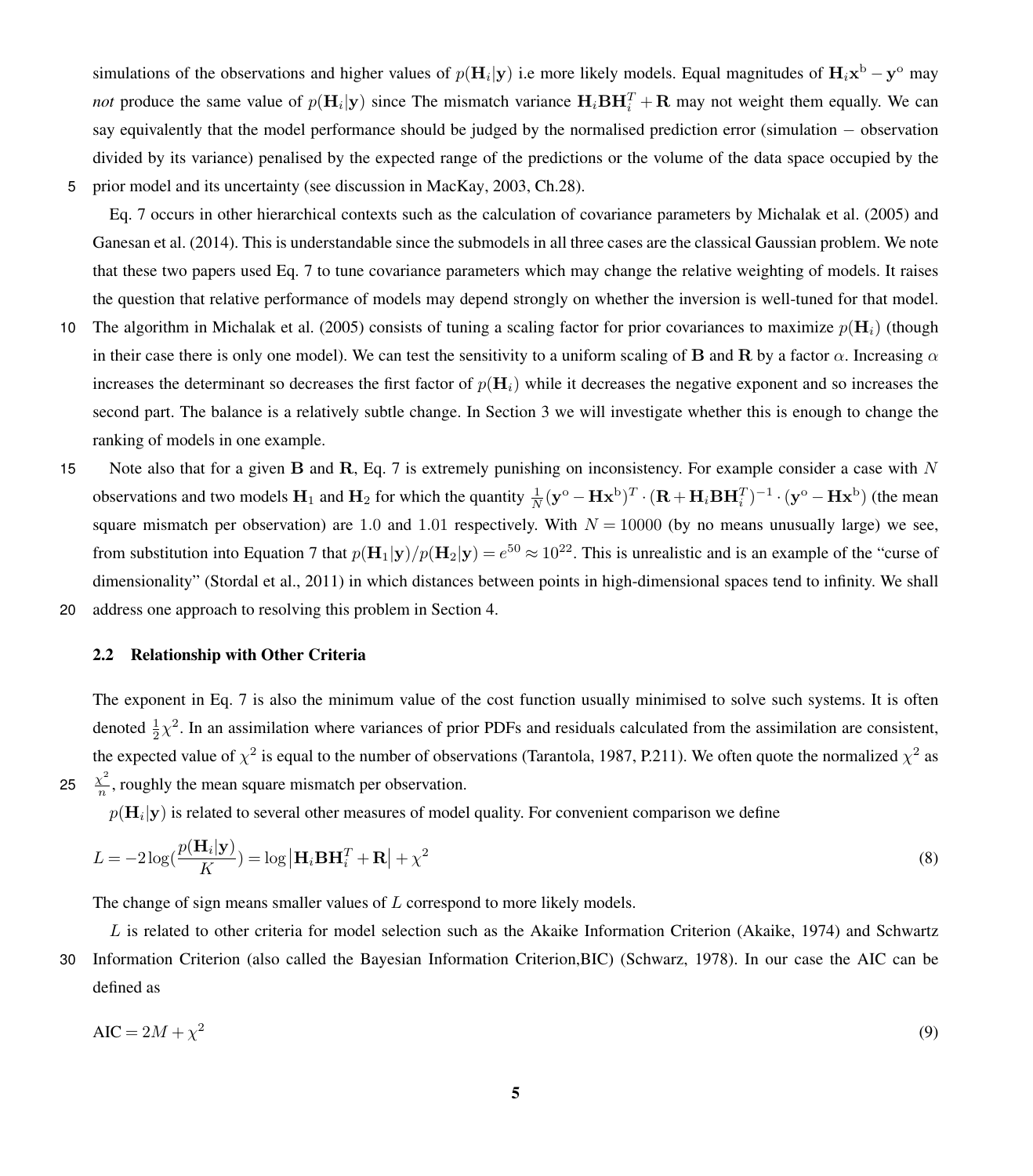where M is the number of target variables (the dimension of  $x$ ). The related Bayesian or Schwartz Information Criterion is defined as

$$
BIC = \chi^2 + M \ln(N) \tag{10}
$$

All three criteria consider the goodness of fit of the model. All criteria penalise models for adding parameters. Neither AIC 5 nor BIC take account of different prior uncertainties among parameters or different sensitivities of the observations to these parameters.

# <span id="page-5-0"></span>3 The TRANSCOM Example

The TRANSCOM III intercomparison [\(Gurney et al., 2002,](#page-15-3) [2004;](#page-15-5) [Baker et al., 2006\)](#page-15-6) was designed to investigate the impact of uncertainty in atmospheric transport models on the determination of CO2 sources and sinks. The target variables were the 10 mean CO2 flux from each of 22 regions (11 land and 11 ocean) for the period 1992–1996. These fluxes excluded fossil fuel emissions and a data driven estimate based on ocean and atmosphere measurements [\(Takahashi et al., 1999\)](#page-17-5). Prior estimates and uncertainties were gathered from consultation with experts in each domain. The data was the average CO2 concentration from 76 stations and the same data was used in every inversion. Participants in the intercomparison calculated Jacobians by inserting a unit flux into an atmospheric transport model corresponding to each region. There were 17 participating models so 15 our space of target variables consists of 22 flux components and an indexed set of 17 models  $H_i$ .

The inversions for the flux components are carried out by changing H with all other aspects held constant. The authors then created pooled estimates of the posterior fluxes such as the mean, the mean uncertainty (averaging all the posterior uncertainties) and finally the "between model" spread, calculated as the covariance among the posterior fluxes for each model. In all these calculations we weighted every model equally. What happens if we apply the methods described in Section [2](#page-2-0) to

20 calculate pooled estimates?

Figure [1](#page-6-0) shows a slightly modified L for the seventeen models for the cases without (top) and with (middle) tuning following [Michalak et al.](#page-16-11) [\(2005\)](#page-16-11). The modification consists of displaying  $\log_{10}$  rather than the natural logarithm. For the tuning cases we used one multiplier each for B and R. We see a large range of weights, 11 orders of magnitude for the untuned and 14 orders of magnitude for the tuned cases. This certainly reflects the "curse of dimensionality" mentioned earlier. For the same reason

25 there is a strong focus of weight on a few models. Tuning intensifies this focus though it leaves the ranking almost unchanged. We conclude therefore that variation in model performance (as measured by  $L$ ) does not reflect the quality of tuning of the inversion but something more fundamental about the models and data. Henceforth we consider only the untuned case.

Although rankings do not change much, we see that model 3 and, to a lesser extent, model 1 have much lower weights after tuning than before. The variance tuning procedure reduces the variances for most models (indicating that they fit the data better

30 than the original variances suggest they should). All else being equal a lower optimal value for the variance scaling factors means an increased  $p(H_i|y)$ . Models one and three do not have their variance scaling changed much so their relative weight is reduced. The reduction is large because of the same dimensionality arguments made above.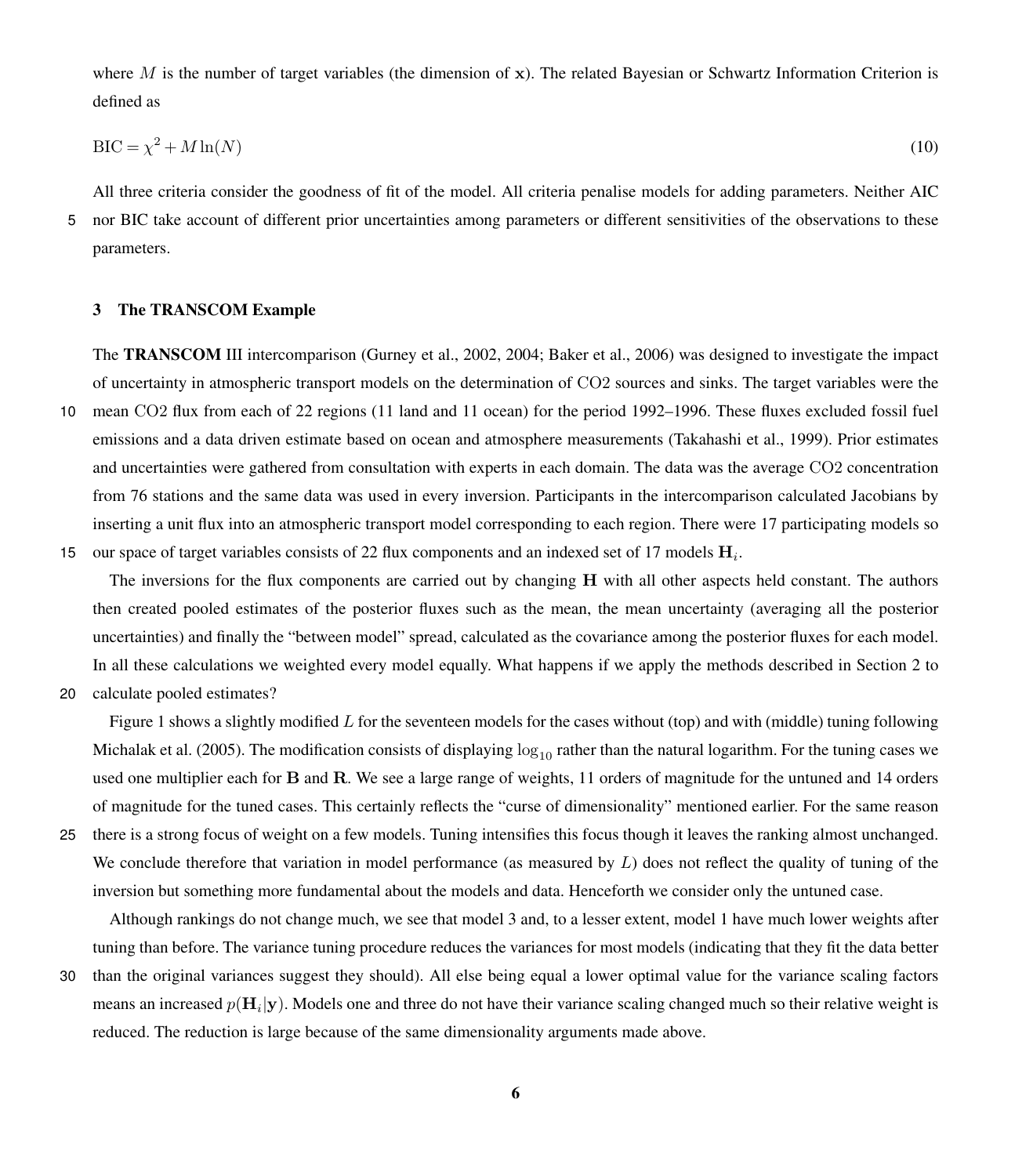<span id="page-6-0"></span>

Figure 1.  $\log_{10}$  of  $p(H_i|y)$  for the untuned (top), tuned (middle) and case with residuals used for R (bottom) transcom inversions.

In the next two sections we consider the marginal probabilities to investigate the relative probabilities of different models and the pooled flux estimates.

#### <span id="page-6-1"></span>3.1 Model Probabilities: Comparing Model Performance

The Gaussian weights derived in Section [2](#page-2-0) are the probabilities that a given model is the correct one for matching the data 5 under the assumption that we must choose one (see [Jaynes and Bretthorst, 2003,](#page-16-10) p.136 for a discussion of this point). We must, however, be careful not to over-interpret these probabilities as measures of model quality. In the first place, L, like the BIC and  $\chi^2$  grows with the number of observations. So, then, does the divergence among models, an effect intensified when we take exponentials to calculate probabilities. The relative quality of two models depends on the amount of data used to compare them even if our ability to distinguish between them does increase as we add data. We can normalise by considering  $L/N$  (where

10 N is the number of observations) as a generalisation of the normalised  $\chi^2$ . This ranges from a minimum of 0.01 to 0.67. The very low value should not be interpreted as representing an absolute quality of fit since we have normalised the probabilities to sum to 1. Rather it tells us that the apparently large change in the weights is a result of much smaller differences in the relative quality of the fit coupled to large amounts of data.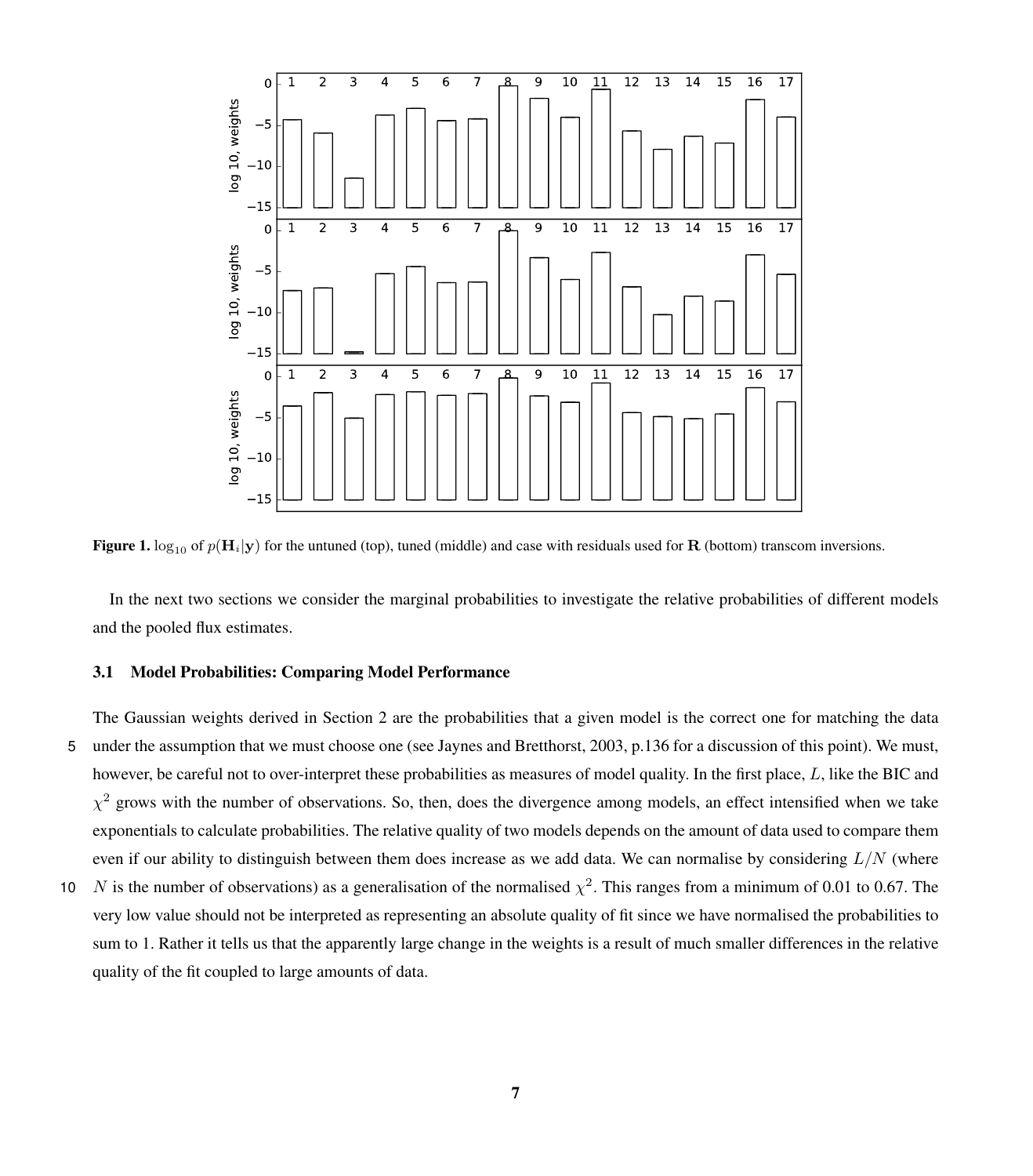#### 3.2 Ensemble Means and Variances

Once we sum over i we obtain  $p(x|y)$  as a sum of Gaussian distributions with fixed weights. These are usually referred to as Gaussian mixture distributions. We can calculate various statistics of the ensemble using well-known properties of Gaussian mixtures. The mean is calculated as

$$
5 \quad \mu = \sum_{i} p(\mathbf{H}_{i}|\mathbf{y}) \mathbf{x}_{i}^{\mathbf{a}} \tag{11}
$$

Note that this collapses to the conventional mean if all weights are equal. The variance is calculated as

<span id="page-7-1"></span>
$$
\mathbf{A}^* = \sum_i p(\mathbf{H}_i|\mathbf{y}) \left[ \mathbf{A}_i^* + (\mathbf{x}_i^a - \mu)^2 \right]
$$
 (12)

The superscript ∗ indicates we consider only the diagonal of the relevant matrices; Equation [12](#page-7-1) only accounts for the variance not the covariance of the estimates. The second term in Equation [12](#page-7-1) includes the spread of the means for each model. If all the p( $H_i | y$ ) are equal, Equation [12](#page-7-1) collapses to the "total uncertainty" metric used by [Rayner](#page-16-13) [\(2004\)](#page-16-13) to incorporate both the "within" and "between" model uncertainty described in [Gurney et al.](#page-15-3) [\(2002\)](#page-15-3).

Figure [2](#page-8-0) shows the equally-weighted and probability-weighted case for the **TRANSCOM** regions, in a format following [Gurney et al.](#page-15-3) [\(2002\)](#page-15-3). Here we do not show the "within" and "between" metrics separately since the Gaussian mixture naturally combines them. The focus of  $p(\mathbf{H}_i|\mathbf{y})$  on a few models (70% on one model) might suggest that the uncertainty in the weighted

15 case should be far smaller than the equally weighted traditional case. Figure [2](#page-8-0) shows this is not the case. Both the means and uncertainties for the two cases are quite similar.

The agreement of the means is explained by a result from [Gurney et al.](#page-15-3) [\(2002\)](#page-15-3). They noted that the mean simulation from their equally-weighted ensemble produces a better match to the data than any individual model . The probability-weighted flux is constructed to maximize the posterior probability across the model ensemble and parameter PDFs thus its mean should also

20 produce a good match. It is hence no surprise that the preferred model eight is the model closest to the unweighted model mean. Recalling that the ensemble weights this preferred model at 70% we see good agreement between weighted and unweighted means.

The similarity in the weighted and unweighted total uncertainty is partly a result of the weak data constraint in our problem. [Gurney et al.](#page-15-3) [\(2002\)](#page-15-3) noted that for almost all regions the "within" uncertainty was larger than the "between". Furthermore

25 the posterior uncertainties produced by each model are rather similar so that the weighted and unweighted contributions in equation [12](#page-7-1) are similar. The contributions of the "between" uncertainty are different in the weighted and unweighted cases but, since these are smaller than the other contribution, we do not see a large final difference. This would change in cases where the constraint afforded by the data (as evidenced by the uncertainty reduction cf the prior) was large.

#### <span id="page-7-0"></span>4 Improved Treatment of Observational Covariance

30 Although mathematically correct, the strong discrimination among models by  $L$  is not intuitively reasonable. One reason for the strength of the discrimination is that each datapoint makes an independent contribution to the PDF. This is not an error in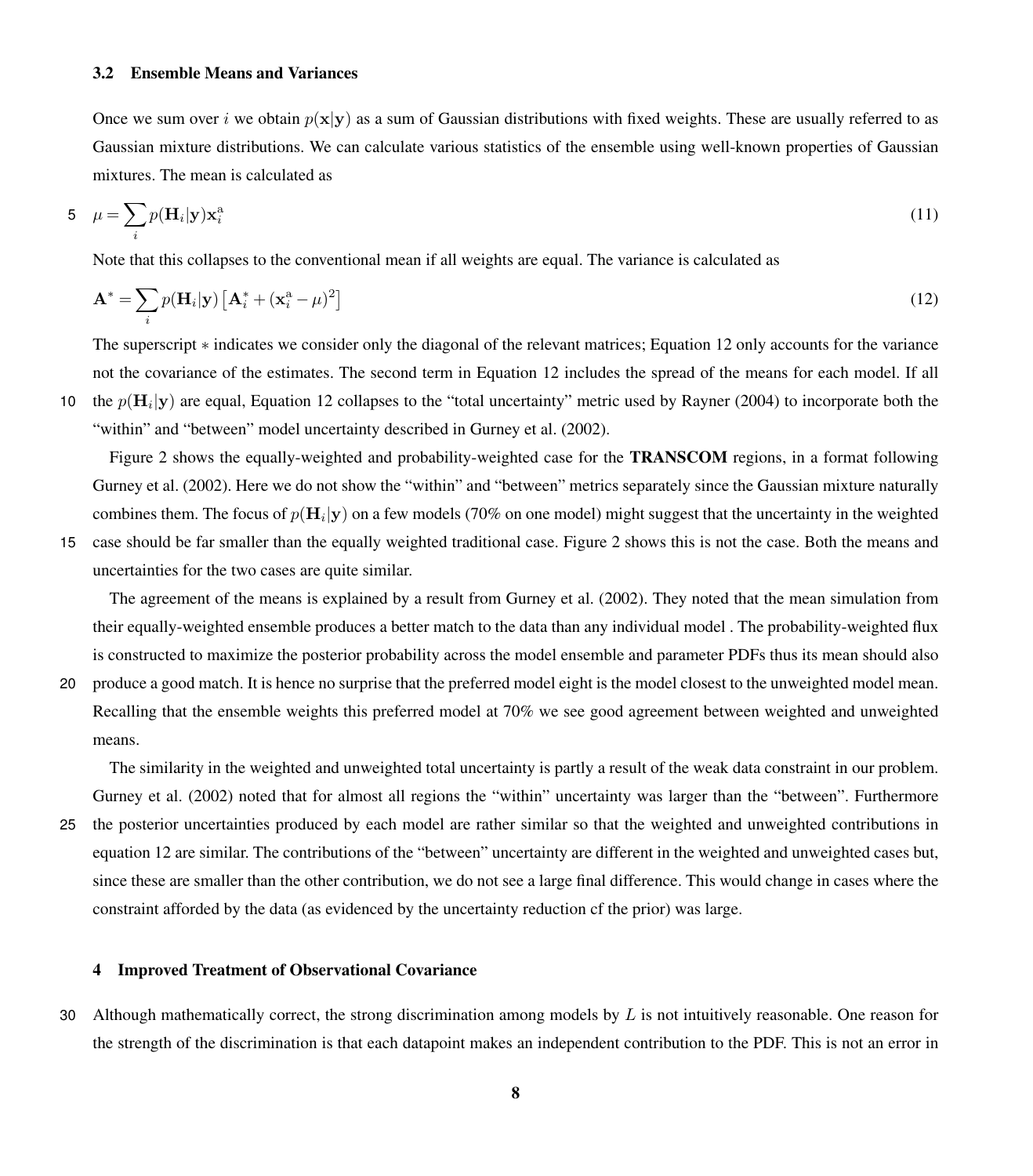<span id="page-8-0"></span>

Figure 2. Prior and posterior uncertainties for regional fluxes from the TRANSCOM intercomparison following [Gurney et al.](#page-15-3) [\(2002\)](#page-15-3). The centre line of each box shows the prior estimate of the mean while the box limits show the  $\pm 1\sigma$  uncertainties. The three bars show the mean (marked with "x") and  $\pm 1\sigma$  uncertainty denoted by the length of the bar. The uncertainty is that of the ensemble including both the uncertainty for each model and the dispersion among model means. The left bar shows the equally weighted case, the middle bar the case for the  $p(\mathbf{H}_i|\mathbf{y})$  and the right bar the case with covariance of residuals included.

the formulation of  $L$  but rather the PDF associated with the data in the underlying assimilation.<sup>[2](#page-8-1)</sup> In the case of atmospheric transport models this assumption says that if a model makes an error at one station, one cannot assume it will make a similar error at a nearby station. The physical coherence of atmospheric transport processes makes this most unlikely, even if subgrid heterogeneity lends some independence to the two stations.

- 5 There are two major approaches to characterising the model error covariance, either a priori or a posteriori. A priori we would like some machinery for calculating how uncertainties in model components or drivers project into model simulations. [Lauvaux et al.](#page-16-14) [\(2009\)](#page-16-14), for example, described a mechanism for calculating correlations in simulated tracer distributions due to correlated meteorological uncertainty but this is not a comprehensive description, i.e it leaves out many sources of uncertainty. If we have an ensemble of models we can use the ensemble of simulations using the prior value of the target variables as a
- 10 measure of the model contribution to uncertainty. This was suggested by [Tarantola](#page-17-4) [\(1987\)](#page-17-4). The motivating argument is that the ensemble of models samples the uncertainty of the observation operator while maintaining physical consistency for each

<span id="page-8-1"></span><sup>2</sup>Strictly speaking it is the model PDF from [Rayner et al.](#page-16-3) [\(2018\)](#page-16-3), but we have combined model and data uncertainties following their Section 6.4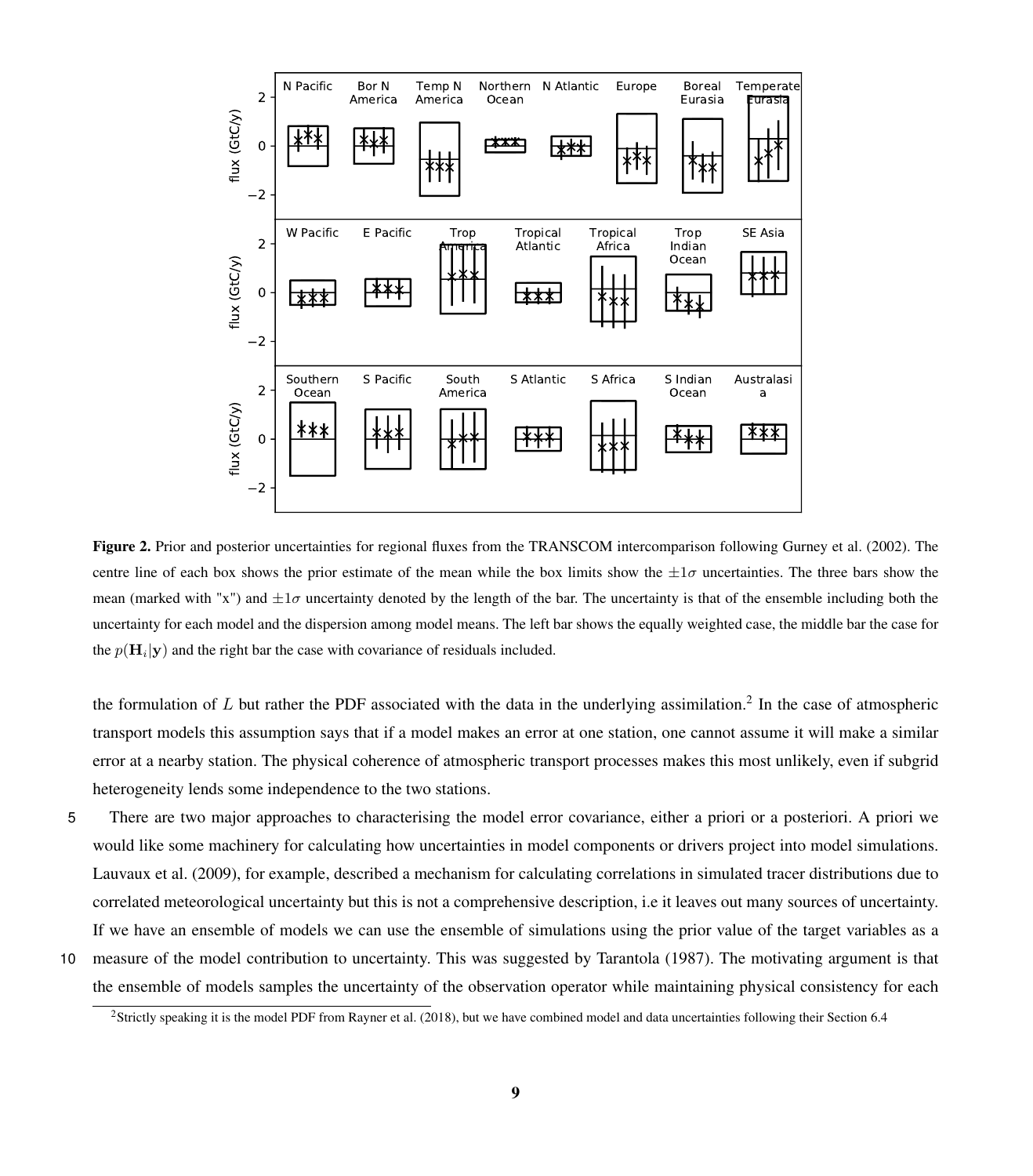member of the ensemble. Equation [1](#page-2-2) requires the PDF of the simulation  $H(x)$  for any x. [Tarantola](#page-17-4) [\(1987\)](#page-17-4) suggests that the covariance of this PDF can be calculated using  $x^b$ .

<span id="page-9-0"></span>First define the model mean

$$
\mu^{\rm b} = \overline{\mathbf{H} \mathbf{x}^{\rm b}} \tag{13}
$$

5 where the average is taken over the ensemble of models. We can then write the ensemble covariance as

$$
\mathbf{R}_{i,j}^{\text{prior}} = \overline{(\mathbf{H}\mathbf{x}_i^{\text{b}} - \mu_i^{\text{b}})(\mathbf{H}\mathbf{x}_j^{\text{b}} - \mu_j^{\text{b}})^{\text{T}}}
$$
(14)

where once again the average is over the ensemble of models and the subscripts index the observations.

The second approach is analysis of the posterior residuals. [Desroziers et al.](#page-15-9) [\(2005\)](#page-15-9) noted that the residuals must be consistent with the PDF assumed for the model-data mismatch, here described by R. If this is not the case we need to make a correction 10 to R. Here again we have a range of choices. If we have enough data we can fit covariance models as functions of space and time. We do not have enough data so we calculate directly the ensemble covariance of the residuals as

<span id="page-9-1"></span>
$$
\mathbf{R}_{i,j}^{\text{sample}} = \overline{(\mathbf{H}\mathbf{x}_i^{\text{a}} - \mathbf{y}_i)(\mathbf{H}\mathbf{x}_j - \mathbf{y}_j)^{\text{T}}}
$$
(15)

where the overbar denotes an average over the ensemble of models and their respective analyses and the indices i and j refer to observations. Descriptively  $\mathbf{R}^{\text{sample}}$  will be positive if, on average, models make errors of the same sign for observations i

15 and j. Note that if the ensemble of models is smaller than the number of observations (usually the case) then both  $\mathbb{R}^{\text{sample}}$  and  $\mathbb{R}^{\text{prior}}$  are singular. Neither  $\mathbb{R}^{\text{prior}}$  nor  $\mathbb{R}^{\text{sample}}$  capture observational error however. [\(Tarantola, 2005,](#page-17-2) Eq. 1.106) points out that, for Gaussian PDFs, we can combine the PDFs for the model and observations by adding their respective covariances.

We note in advance an objection to using  $\mathbf{R}^{\text{sample}}$  that, by using the residuals, we are double counting information in any subsequent inversion. This is partly true although firstly we only use it to correct the spread not the location of the related PDFs 20 and that the same objection holds for any use of posterior diagnostics.

Figure [3](#page-10-1) shows, for a sample of stations, the first-guess and residual standard deviations from Eq. [14](#page-9-0) and Eq. [15](#page-9-1) as well as the control standard deviation. The standard deviations show somewhat similar structure, with the largest values for terrestriallyinfluenced stations such as Baltic Sea (bal), Hungary(hun) and Taiane Peninsula, Korea (tap). Magnitudes of the first-guess variances are larger however. There are 49 of the 76 stations where the first-guess variance is larger than the observational error

25 variance but only one station (Mould Bay in Canada) where this is true for the residual variance. This reflects the convergence of simulations towards the observations. Covariances among stations are more complex but, as expected, they are strong whenever multiple measurements occur near each other (e.g. at one station or in one vertical profile). This has the desirable property of de-weighting these measurements relative to an independent observational covariance.

The weights for the case using  $\mathbf{R}^{\text{sample}}$  is shown as the bottom row in Figure [1](#page-6-0) and the impact on regional estimates is shown 30 as the right bar in Figure [2.](#page-8-0) The ranking is similar to the other cases, especially for the preferred models. The main effect of including the residual covariance is to reduce the penalty for the least preferred models. Given the small changes among the preferred models it is no surprise that there is little change in the regional estimates or total uncertainties. One reason for the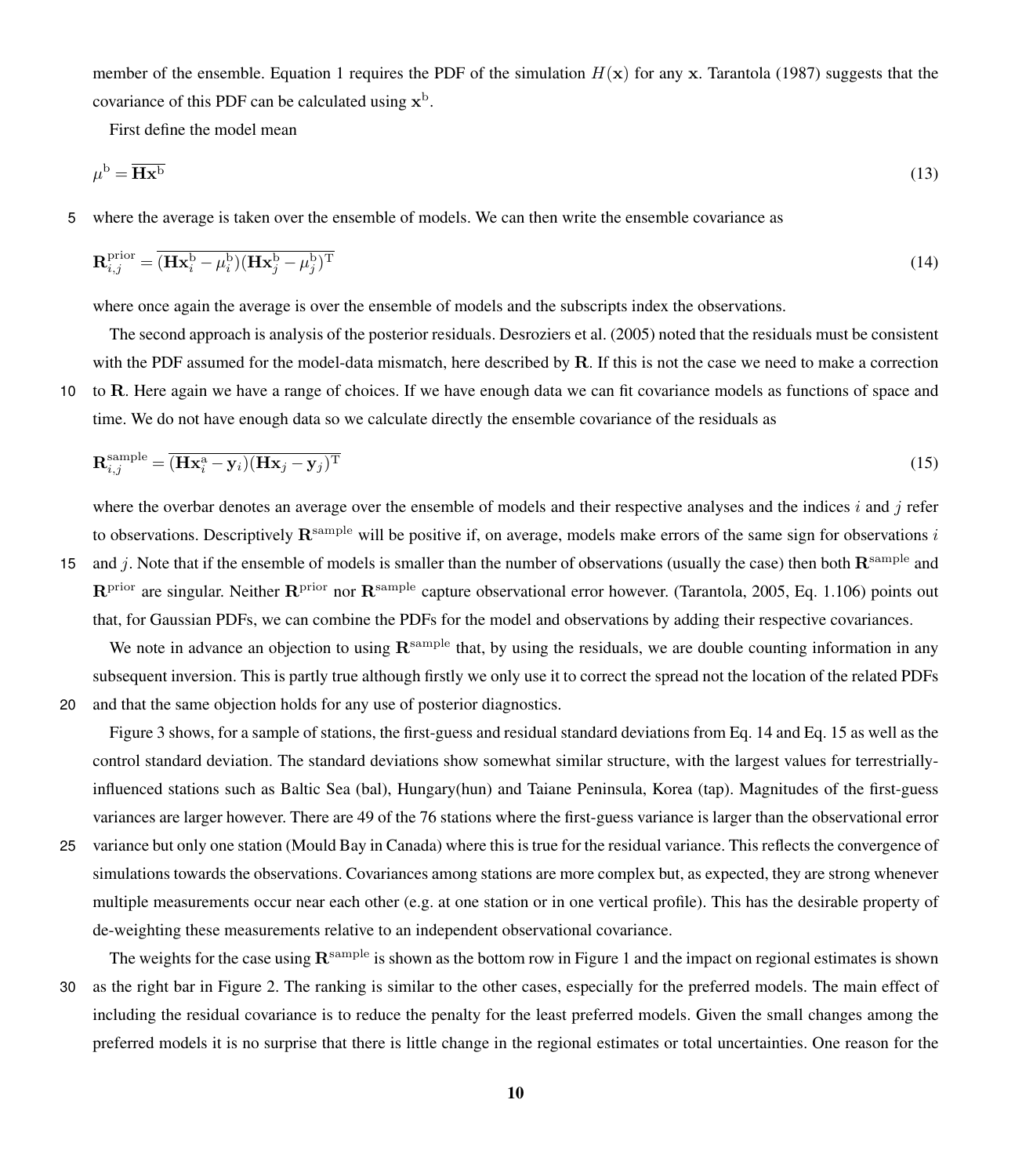<span id="page-10-1"></span>

Figure 3. Assumed standard deviations, standard deviations taken from the diagonal of  $\mathbb{R}^{\text{prior}}$  and  $\mathbb{R}^{\text{sample}}$  for a representative subset of stations.

largest impact falling on the least preferred models is that the residual covariance is dominated by the largest residuals which come from the least preferred models.

#### <span id="page-10-0"></span>5 Model Comparison and Cross-Validation

In Section [3](#page-5-0) we applied the theory to the simplest possible case of models with identical dimensionality and uncertainties; they 5 differed only in their Green's Function. The theory is more general than this. We noted in Section [2.1](#page-3-2) that model performance is determined by the normalised prediction error and the volume of the data space occupied by the prior model. Neither of these depends directly on the dimensionality of the prior model. We can compare a model with two highly uncertain parameters against another with four more certain parameters. This extends the BIC which considers only the number of parameters. The case is quite common in biogeochemistry in which we often compare simple models with empirical and highly uncertain 10 parameters with complex, physically-based models whose parameters can be linked to field experiments.

A special case occurs when we compare the prior and posterior models. This is usually done by holding back a subset of the data and testing the improvement in the fit to that data (e.g. [Peylin et al., 2016\)](#page-16-15). The approach is frequently called crossvalidation. L provides a good basis for comparison of the prior and posterior models. Most importantly it accounts for the different volumes in the data space occupied by the prior and posterior models. Posterior models (informed by the previous

15 assimilation) always occupy less volume in the space of the cross-validation data than their unconstrained or free-running prior model. Thus a good fit to the cross-validation data is less likely to be a chance event.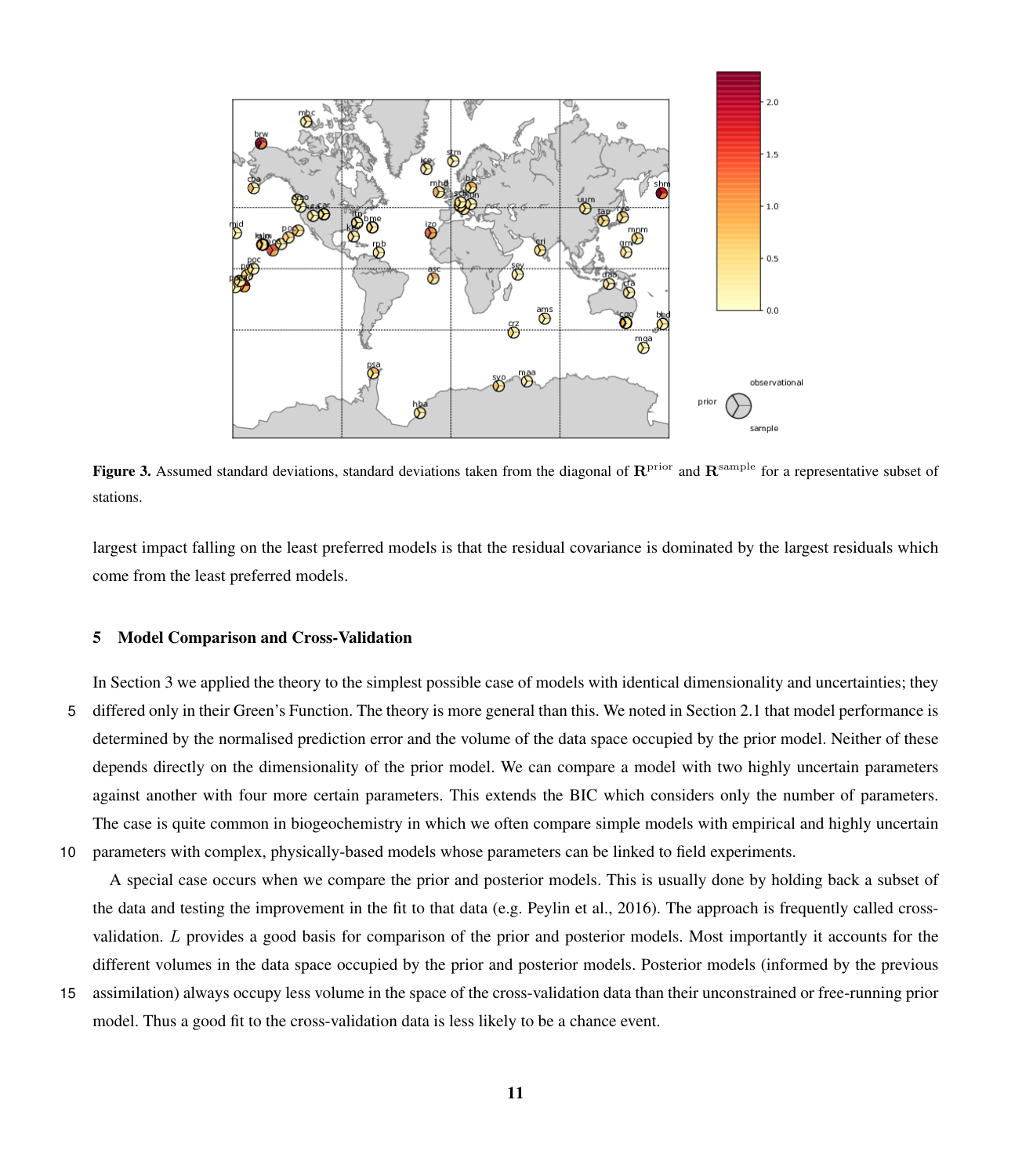It is also possible to weight model estimates by their ability to fit cross-validation data. The steps are as follows:

- 1. Divide data into assimilation and validation data;
- 2. Carry out an ensemble of assimilations using each model and the assimilation data;
- 3. Calculate L using the *posterior* estimates from step two and the validation data;
- 5 4. Calculate ensemble statistics from the posterior estimates from step two and  $L$  from step three.

Note that the prior means and covariances in Equation [7](#page-3-1) for step three are the posterior means and covariances from step two. Thus, while in Section [3.1](#page-6-1) we varied only the model H here we also vary  $x^b$  and B. Variations in B or, more generally, variations in the projection of prior uncertainty into observation space are not usually treated in cross-validation studies (e.g. [Pickett-Heaps et al., 2011\)](#page-16-8).

10 For our example we parallel the test of [Stephens et al.](#page-17-1) [\(2007\)](#page-17-1). They held back data from airborne profiles and rated models according to their ability to fit seasonal changes in vertical gradients. We cannot use the same measure in our annual mean experiment but we do use the nine points from the airborne profiles above Cape Grim Tasmania or Colorado USA.

We can calculate  $L$  using these nine measurements and the prior and posterior models. The comparison of  $L$  for these cases shows whether the fit to the data held back from the inversion has improved. One would hope so but [Peylin et al.](#page-16-15) [\(2016\)](#page-16-15) showed

- 15 that this is not always the case. In our case  $L$  improves by several orders of magnitude due both to a reduction in the residuals and a narrowing of the PDF. Figure [4](#page-12-1) shows the comparison of normalised  $L$  for the prior (top) and posterior (bottom) models. The prior case shows little variation around the equally-weighted value of  $\frac{1}{17}$  while this variation is considerably increased for the posterior case. Figure [5](#page-13-0) shows the ensemble statistics for three inversion cases. The left bar is the equally weighted case for the entire network (the left bar from Figure [2\)](#page-8-0), the middle bar shows the equally weighted case for the inversion with
- 20 the nine cross-validation stations removed while the right bar shows the same inversion but weighted according to  $p(\mathbf{H}_i|\mathbf{y}^{\text{cv}})$ where y<sup>cv</sup> is the cross-validation data. Averaged across all regions the impact of changing network and changing weighting are comparable although the largest changes are in North and South America following from the change of network. This was also observed by [Pickett-Heaps et al.](#page-16-8) [\(2011\)](#page-16-8).

#### 6 Computational Aspects

25 The hardest part of the calculation of  $p(\mathbf{H}_i|\mathbf{y})$  is calculating the matrix  $\mathbf{H}_i\mathbf{B}\mathbf{H}_i^T + \mathbf{R}$ . There are several possible routes depending on the size of the problem and the available machinery. In problems with few parameters it may be possible to calculate and store H<sub>i</sub> directly. Recall that  $H_i = \nabla_X y$ . We can calculate H<sub>i</sub> either as the tangent linear of H [\(Griewank, 2000\)](#page-15-10) or via finite difference calculations in which a parameter is perturbed. Once we calculate H we can generate the eigen-values of  $H_i$ **BH** $_i^T$  + **R** from the singular values of  $H_i$ . In other cases **R** is sparse in which case we can calculate  $(H_i BH_i^T + R)^{-1}$  as 30 a correction to  $\mathbf{R}^{-1}$  using the ShermanMorrisonWoodbury formula [\(Cressie and Johannesson, 2008\)](#page-15-11).

If the problem is too large or the generation of the Jacobian too costly we need to generate an approximation of the determinant of  $H_i$ BH $_i^T$  + R. A common approach is to calculate the leading eigenvalues of (the symmetric matrix  $H_i$ BH $_i^T$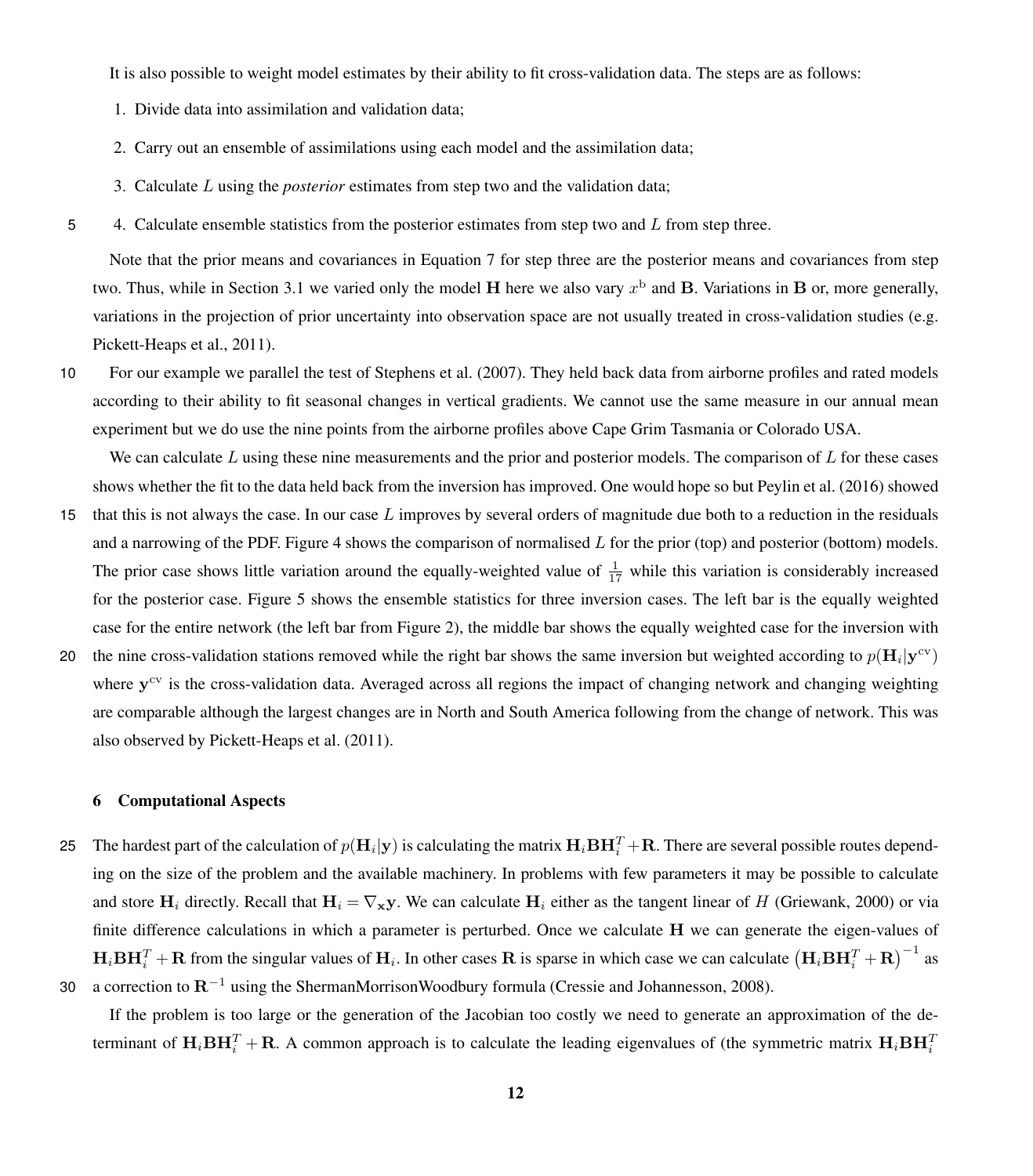<span id="page-12-1"></span>

**Figure 4.** log<sub>10</sub> of  $p(\mathbf{H}_i|\mathbf{y})$  for the prior (top) posterior (bottom) with  $p(\mathbf{H}_i|\mathbf{y})$  calculated using nine airborne measurements over Cape Grim and Colorado.

through a so-called matrix-free approach. Rather than an explicit representation of the matrix, matrix-free approaches require the capability to evaluate the product of the matrix in question with any given vector. The prime example of a matrix free approach was published by [Lanczos](#page-16-16) [\(1950\)](#page-16-16). In our case the application of a matrix-free approach requires the tangent linear of  $H_i$  to generate  $H_i$ **x** and the adjoint model to generate  $H_i^t$ **x**. This is similar to calculations performed in the conjugate gradient 5 algorithm for the assimilation problem itself [\(Fisher, 1998\)](#page-15-12). The second term in Equation [7](#page-3-1) is the Bayesian least squares cost function evaluated at the minimum so, provided we want to calculate  $x^a$  and not just  $p(\mathbf{H}_i|\mathbf{y})$ , we already have this value.

#### <span id="page-12-0"></span>7 Discussion and Future Work

The method we have outlined points out one way of incorporating measures of model quality into ensemble estimates. The TRANSCOM case points out its main limitation, a strong dependence on the underlying PDFs. The same limitation holds for 10 other calculations with the underlying PDFs, especially measures of information content or posterior uncertainty. Thus the largest effort needed to improve our calculation is the same as that for many other aspects of assimilation, namely the assessment of the independent information available from large sets of observations, accounting for systematic errors in observation operators. This problem is particularly difficult in biogeochemical assimilation. The normal application is of a single assim-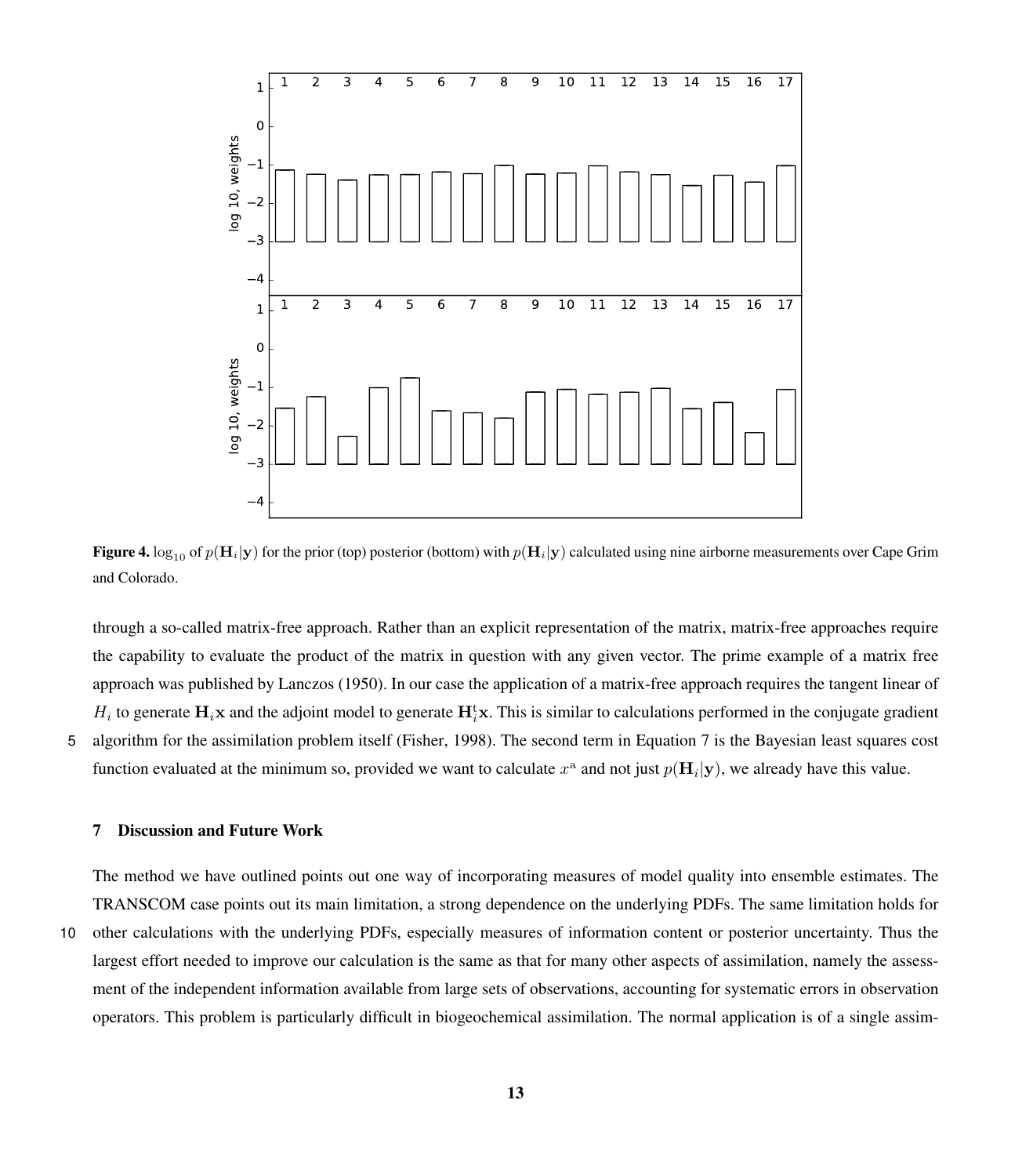<span id="page-13-0"></span>

Figure 5. Prior and posterior uncertainties for regional fluxes from the TRANSCOM intercomparison following [Gurney et al.](#page-15-3) [\(2002\)](#page-15-3). The centre line of each box shows the prior estimate of the mean while the box limits show the  $\pm 1\sigma$  uncertainties. The three bars show the mean (marked with "x") and  $\pm 1\sigma$  uncertainty denoted by the length of the bar. The uncertainty is that of the ensemble including both the uncertainty for each model and the dispersion among model means. The left bar shows the equally weighted case for the full network, the middle bar the equally weighted case with the cross-validation stations removed and the right bar the L-weighted case for the cross-validation data.

ilation carried out over the longest possible period. This is desirable both because there is usually little data available in any period (encouraging maximising the assimilation window) and many of the processes we seek to elucidate are slow so that long windows are desirable to reveal them. This means that it is hard to separate systematic errors arising from the prior, the data itself or the observation operator.

5 Some assimilation problems are less subject to this weakness. In numerical weather prediction, for example, we have repeat assimilations. Thus we can test that the underlying PDFs are consistent with their realisations. We also have more direct tests of the quality of the assimilation via forecast skill. The above argument suggests a strong need for ensemble approaches in biogeochemical assimilation.

A more immediate application than properly weighting an ensemble of models may be in model development. Here a 10 common question is of complexity over simplicity. If, as is argued throughout this series, assimilation is a good guide to parameter choice and even structure in models we need some way to tell whether adding extra processes, with their concomitant uncertainties, is worth the effort. This is a standard problem in statistical inference. The Bayesian formulation outlined here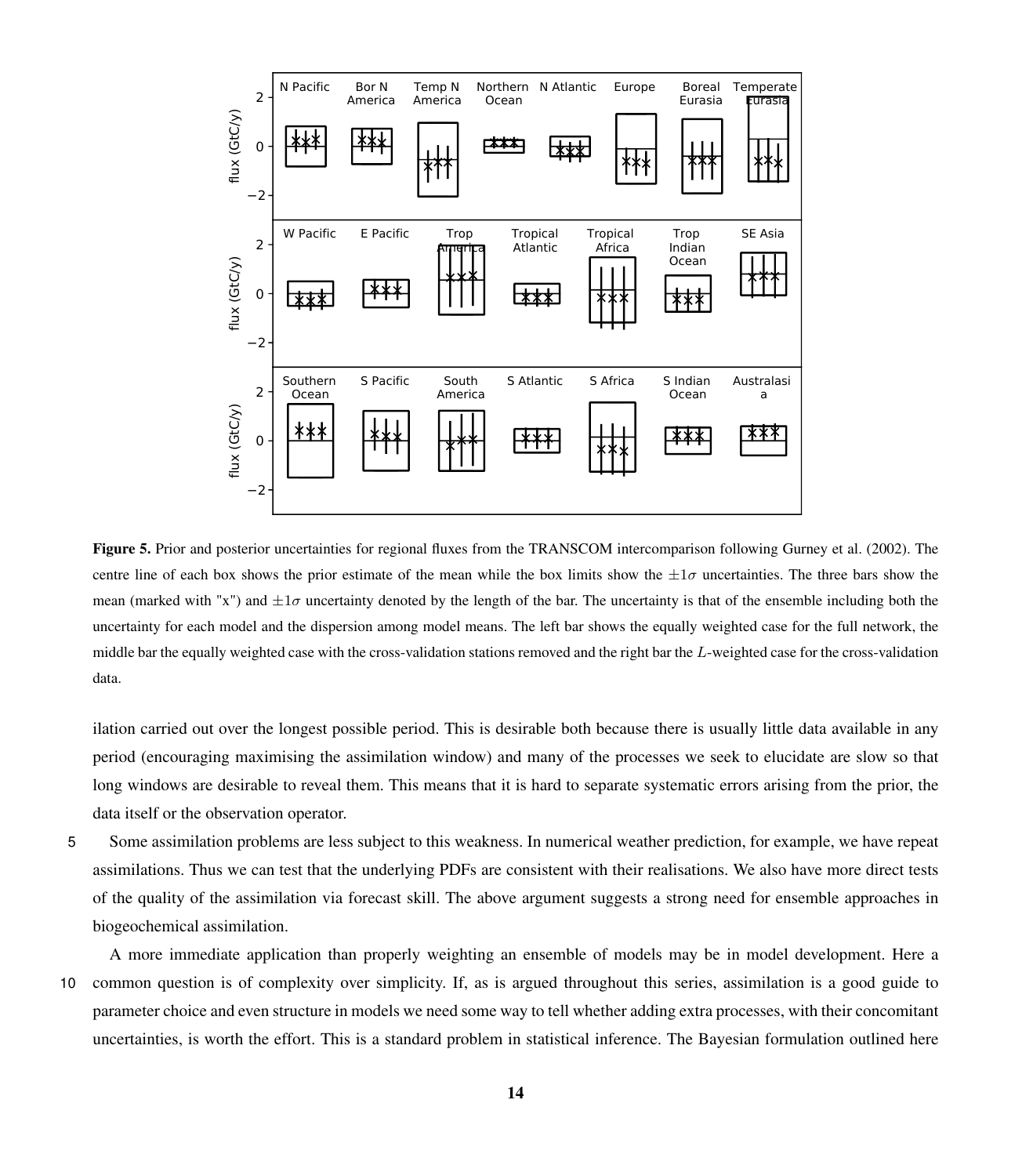shifts the comparison of two models from complexity to the volume of data space available to them, allowing both complexity and uncertainty to play a role. This offers a promising basis for comparing different versions of a model.

The comparison between models and data sets is, however, incomplete. We cannot compare easily two assimilations with different amounts of data since  $p(H|\mathbf{v})$  has a strong dependence on dimension.

# 5 8 Conclusions

We have developed a simple application of hierarchical data assimilation to incorporate choice among an ensemble of models. We have demonstrated it for a computationally simple case, the annual mean version of the TRANSCOM intercomparison. The method provides unrealistically strong discrimination among models, mainly due to incorrect assumptions about underlying PDFs. We have also successfully applied the technique to the cross-validation of the TRANSCOM inversions by holding back

10 airborne data over Tasmania and Colorado. The method, when coupled with more sophisticated diagnostics of model-data mismatch should prove a useful extension to traditional biogeochemical data assimilation.

#### Code and Data Availability

[T](https://figshare.com/articles/Code_needed_to_run_the_transcom_ensemble_weighted_probability_case_for_Data_Assimilation_using_an_Ensemble_of_Models_A_hierarchical_approach_Geoscience_Model_Development_Discussions_2016_w_draft_item/4210212)he code and data files to run the TRANSCOM example and generate the figures in the paper can be found at [https://figshare.](https://figshare.com/articles/Code_needed_to_run_the_transcom_ensemble_weighted_probability_case_for_Data_Assimilation_using_an_Ensemble_of_Models_A_hierarchical_approach_Geoscience_Model_Development_Discussions_2016_w_draft_item/4210212) com/articles/Code needed to run the transcom ensemble weighted probability case for Data Assimilation using an Ensemble 15 of Models A hierarchical approach Geoscience Model Development Discussions 2016 w draft item/4210212

*Acknowledgements.* this work was partly supported by an Australian Professorial Fellowship (DP1096309). We acknowledge the support from the International Space Science Institute (ISSI). This publication is an outcome of the ISSI's Working Group on "Carbon Cycle Data Assimilation: How to Consistently Assimilate Multiple Data Streams".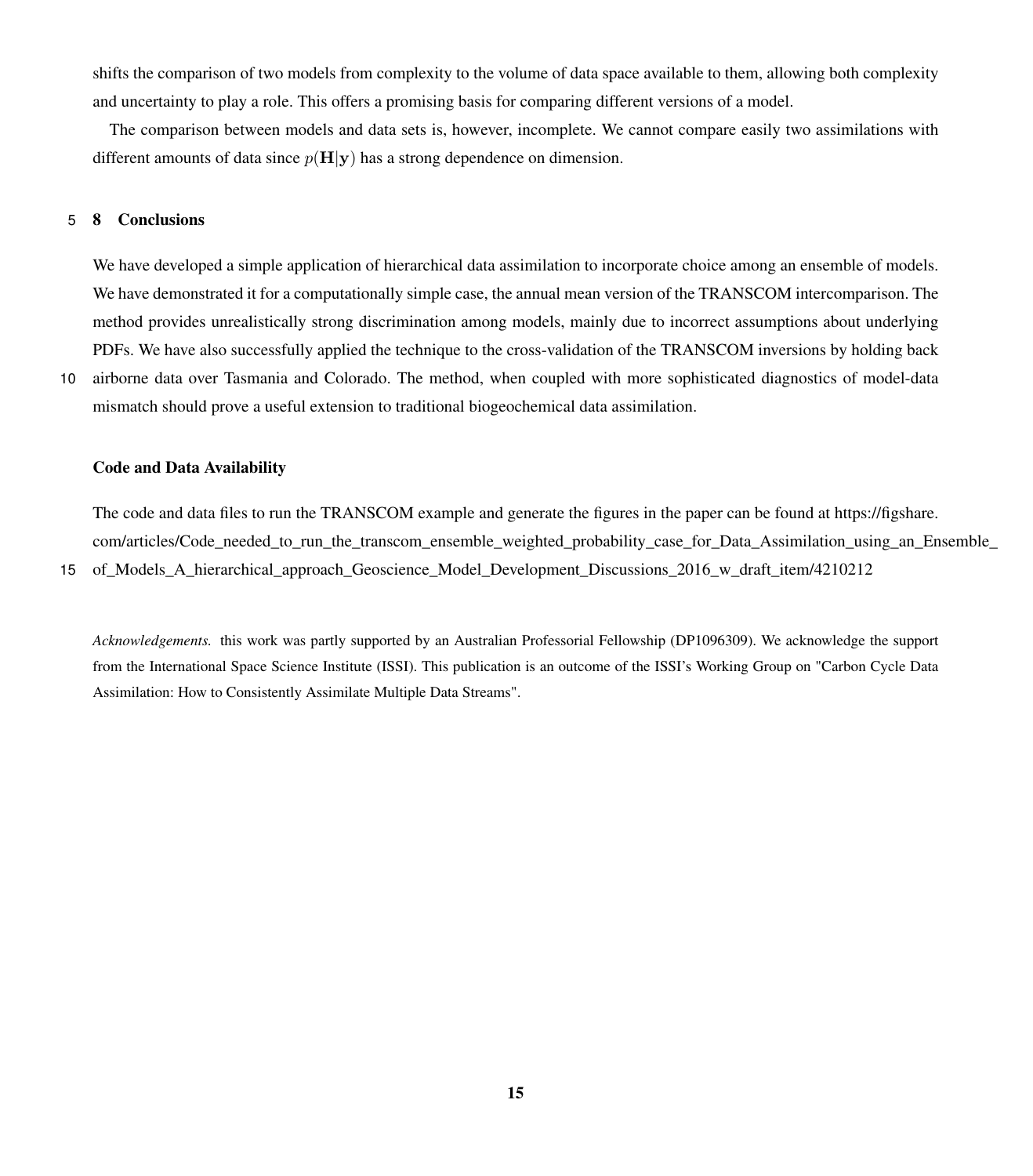## References

<span id="page-15-8"></span>Akaike, H.: A new look at the statistical model identification, IEEE transactions on automatic control, 19, 716–723, 1974.

- <span id="page-15-6"></span>Baker, D. F., Law, R. M., Gurney, K. R., Rayner, P., Peylin, P., Denning, A. S., Bousquet, P., Bruhwiler, L., Chen, Y.-H., Ciais, P., Fung, I. Y., Heimann, M., John, J., Maki, T., Maksyutov, S., Masarie, K., Prather, M., Pak, B., Taguchi, S., and Zhu, Z.: TransCom 3 inversion
- <span id="page-15-0"></span>5 intercomparison: Impact of transport model errors on the interannual variability of regional CO<sub>2</sub> fluxes, 1988–2003, Global Biogeochem. Cycles, 20, GB1002, doi:10.1029/2004GB002439, 2006.
	- Bodman, R. W., Rayner, P. J., and Karoly, D. J.: Uncertainty in temperature projections reduced using carbon cycle and climate observations, Nature Climate Change, 3, 725, 2013.

<span id="page-15-11"></span>Cressie, N. and Johannesson, G.: Fixed rank kriging for very large spatial data sets, Journal of the Royal Statistical Society: Series B

<span id="page-15-2"></span>10 (Statistical Methodology), 70, 209–226, 2008.

Cressie, N., Calder, C. A., Clark, J. S., Hoef, J. M. V., and Wikle, C. K.: Accounting for uncertainty in ecological analysis: the strengths and limitations of hierarchical statistical modeling, Ecological Applications, 19, 553–570, doi[:10.1890/07-0744.1, http://dx.doi.org/10.1890/](http://dx.doi.org/10.1890/07-0744.1) [07-0744.1,](http://dx.doi.org/10.1890/07-0744.1) 2009.

Desroziers, G., Berre, L., Chapnik, B., and Poli, P.: Diagnosis of observation, background and analysis-error statistics in observation space,

- <span id="page-15-12"></span><span id="page-15-9"></span><span id="page-15-1"></span>15 Quarterly Journal of the Royal Meteorological Society, 131, 3385–3396, doi[:10.1256/qj.05.108, http://dx.doi.org/10.1256/qj.05.108,](http://dx.doi.org/10.1256/qj.05.108) 2005. Fisher, M.: Minimization algorithms for variational data assimilation, in: Proc. ECMWF Seminar on Recent Developments in Numerical Methods for Atmospheric Modelling, pp. 364–385, Reading, 1998.
	- Friedlingstein, P., Cox, P., Betts, R., Bopp, L., von Bloh, W., Brovkin, V., Doney, S., Eby, M., Fung, I., Govindasamy, B., John, J., Jones, C., Joos, F., Kato, T., Kawamiya, M., Knorr, W., Lindsay, K., Matthews, H. D., Raddatz, T., Rayner, P., Reick, C., Roeckner, E., Schnitzler,
- <span id="page-15-7"></span>20 K.-G., Schnur, R., Strassmann, K., Thompson, S., J.Weaver, A., Yoshikawa, C., and Zeng, N.: Climate -carbon cycle feedback analysis, results from the C4MIP model intercomparison, J. Clim., 19, 3737–3753, doi[:10.1175/JCLI3800.1,](http://dx.doi.org/10.1175/JCLI3800.1) 2006.
	- Ganesan, A. L., Rigby, M., Zammit-Mangion, A., Manning, A. J., Prinn, R. G., Fraser, P. J., Harth, C. M., Kim, K.-R., Krummel, P. B., Li, S., Mühle, J., O'Doherty, S. J., Park, S., Salameh, P. K., Steele, L. P., and Weiss, R. F.: Characterization of uncertainties in atmospheric trace gas inversions using hierarchical Bayesian methods, Atmospheric Chemistry and Physics, 14, 3855–3864, doi[:10.5194/acp-14-3855-2014,](http://dx.doi.org/10.5194/acp-14-3855-2014)

<span id="page-15-10"></span>25 [http://www.atmos-chem-phys.net/14/3855/2014/,](http://www.atmos-chem-phys.net/14/3855/2014/) 2014.

Griewank, A.: Evaluating Derivatives: Principles and Techniques of Automatic Differentiation, SIAM, Philadelphia, Pa., 2000.

- <span id="page-15-3"></span>Gurney, K. R., Law, R. M., Denning, A. S., Rayner, P. J., Baker, D., Bousquet, P., Bruhwiler, L., Chen, Y.-H., Ciais, P., Fan, S., Fung, I. Y., Gloor, M., Heimann, M., Higuchi, K., John, J., Maki, T., Maksyutov, S., Masarie, K., Peylin, P., Prather, M., Pak, B. C., Randerson, J., Sarmiento, J., Taguchi, S., Takahashi, T., and Yuen, C.-W.: Towards robust regional estimates of CO<sub>2</sub> sources and sinks using atmospheric
- <span id="page-15-4"></span>30 transport models, Nature, 415, 626–630, 2002.
- Gurney, K. R., Law, R. M., Denning, A. S., Rayner, P. J., Baker, D., Bousquet, P., Bruhwiler, L., Chen, Y.-H., Ciais, P., Fan, S., Fung, I. Y., Gloor, M., Heimann, M., Higuchi, K., John, J., Kowalczyk, E., Maki, T., Maksyutov, S., Peylin, P., Prather, M., Pak, B. C., Sarmiento, J., Taguchi, S., Takahashi, T., and Yuen, C.-W.: TransCom 3 CO<sub>2</sub> inversion intercomparison: 1. Annual mean control results and sensitivity to transport and prior flux information, Tellus, 55B, 555–579, doi:10.1034/j.1600-0560.2003.00049.x, 2003.
- <span id="page-15-5"></span>35 Gurney, K. R., Law, R. M., Denning, A. S., Rayner, P. J., Pak, B. C., Baker, D., Bousquet, P., Bruhwiler, L., Chen, Y.-H., Ciais, P., Fung, I. Y., Heimann, M., John, J., Maki, T., Maksyutov, S., Peylin, P., Prather, M., and Taguchi, S.: Transcom 3 inversion inter-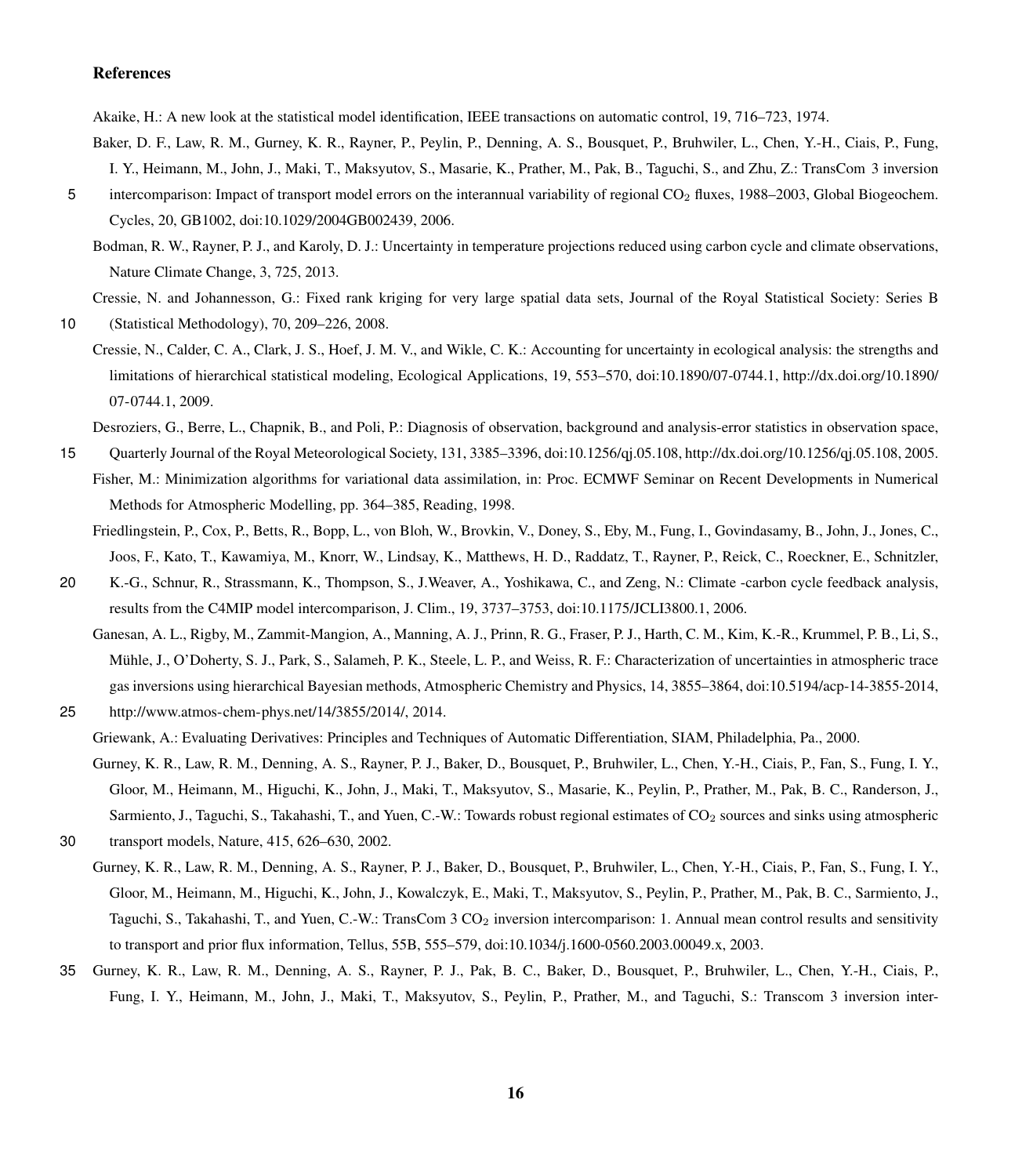comparison: Model mean results for the estimation of seasonal carbon sources and sinks, Global Biogeochem. Cycles, 18, GB1010, doi:10.1029/2003GB002111, 2004.

<span id="page-16-9"></span><span id="page-16-6"></span>Heimann, M. and Körner, S.: The global atmospheric tracer model TM3, Tech. Rep. 5, Max Planck Institute for Biogeochemistry, 2003. Hoeting, J. A., Madigan, D., Raftery, A. E., and Volinsky, C. T.: Bayesian Model Averaging: A Tutorial, Statistical Science, 14, 382–401,

- <span id="page-16-10"></span>5 [http://www.jstor.org/stable/2676803,](http://www.jstor.org/stable/2676803) 1999.
	- [J](http://books.google.com.au/books?id=tTN4HuUNXjgC)aynes, E. and Bretthorst, G.: Probability Theory: The Logic of Science, Cambridge University Press, [http://books.google.com.au/books?id=](http://books.google.com.au/books?id=tTN4HuUNXjgC) [tTN4HuUNXjgC,](http://books.google.com.au/books?id=tTN4HuUNXjgC) 2003.
	- Kass, R. E. and Raftery, A. E.: Bayes factors, Journal of the american statistical association, 90, 773–795, 1995.

<span id="page-16-4"></span>Lanczos, C.: An iteration method for the solution of the eigenvalue problem of linear differential and integral operators, J. Res. Natl. Bur.

<span id="page-16-16"></span><span id="page-16-14"></span>10 Stand. B, 45, 255–282, doi[:10.6028/jres.045.026,](http://dx.doi.org/10.6028/jres.045.026) 1950.

- Lauvaux, T., Pannekoucke, O., Sarrat, C., Chevallier, F., Ciais, P., Noilhan, J., and Rayner, P. J.: Structure of the transport uncertainty in mesoscale inversions of  $CO<sub>2</sub>$  sources and sinks using ensemble model simulations, Biogeosciences, 6, 1089–1102, 2009.
- <span id="page-16-5"></span>[M](http://www.cambridge.org/0521642981)acKay, D. J. C.: Information Theory, Inference, and Learning Algorithms, Cambridge University Press, [http://www.cambridge.org/](http://www.cambridge.org/0521642981) [0521642981,](http://www.cambridge.org/0521642981) available from http://www.inference.phy.cam.ac.uk/mackay/itila/, 2003.
- <span id="page-16-11"></span><span id="page-16-2"></span>15 Michalak, A. M., Hirsch, A., Bruhwiler, L., Gurney, K. R., Peters, W., and Tans, P. P.: Maximum likelihood estimation of covariance parameters for Bayesian atmospheric trace gas surface flux inversions, J. Geophys. Res., 110, D24 107, doi[:10.1029/2005JD005970,](http://dx.doi.org/10.1029/2005JD005970) 2005.
	- Murphy, J. M., Booth, B. B., Collins, M., Harris, G. R., Sexton, D. M., and Webb, M. J.: A methodology for probabilistic predictions of regional climate change from perturbed physics ensembles, Philosophical Transactions of the Royal Society A: Mathematical, Physical

<span id="page-16-15"></span>20 and Engineering Sciences, 365, 1993–2028, 2007.

Peylin, P., Bacour, C., MacBean, N., Leonard, S., Rayner, P., Kuppel, S., Koffi, E., Kane, A., Maignan, F., Chevallier, F., Ciais, P., and Prunet, P.: A new stepwise carbon cycle data assimilation system using multiple data streams to constrain the simulated land surface carbon cycle, Geoscientific Model Development, 9, 3321–3346, doi[:10.5194/gmd-9-3321-2016,](http://dx.doi.org/10.5194/gmd-9-3321-2016) [http://www.geosci-model-dev.net/9/3321/2016/,](http://www.geosci-model-dev.net/9/3321/2016/) 2016.

<span id="page-16-8"></span>Pickett-Heaps, C. A., Rayner, P. J., Law, R. M., Bousquet, P., Peylin, P., Patra, P., Maksyutov, S., Marshall, J., Rödenbeck, C., Ciais, P.,

- <span id="page-16-7"></span>25 Langenfelds, R., Tans, P., Steele, P., and Francey, R.: Atmospheric CO<sup>2</sup> Inversion Cross-Validation Using Vertical Profile Measurements: Analysis of Four Independent Inversion Models, J. Geophys. Res., 116, D12 305, doi[:10.1029/2010JD014887,](http://dx.doi.org/10.1029/2010JD014887) 2011.
	- Raftery, A. E., Gneiting, T., Balabdaoui, F., and Polakowski, M.: Using Bayesian Model Averaging to Calibrate Forecast Ensembles, Monthly Weather Review, 133, 1155–1174, doi[:10.1175/MWR2906.1, http://dx.doi.org/10.1175/MWR2906.1,](http://dx.doi.org/10.1175/MWR2906.1) 2005.
- <span id="page-16-13"></span><span id="page-16-1"></span>Rayner, P. J.: Optimizing CO<sub>2</sub> observing networks in the presence of model error: results from TransCom 3, Atmos. Chem. Phys., 4, 413–421, 30 2004.
	- Rayner, P. J., Koffi, E., Scholze, M., Kaminski, T., and Dufresne, J.-L.: Constraining predictions of the carbon cycle using data, Phil. Trans. Roy. Soc. A, 369, 1955–1966, doi[:10.1098/rsta.2010.0378,](http://dx.doi.org/10.1098/rsta.2010.0378) 2011.
	- Rayner, P. J., Michalak, A. M., and Chevallier, F.: Fundamentals of Data Assimilation applied to biogeochemistry, Atmospheric Chemistry and Physics Discussions, 2018, 1–32, doi[:10.5194/acp-2018-1081,](http://dx.doi.org/10.5194/acp-2018-1081) [https://www.atmos-chem-phys-discuss.net/acp-2018-1081/,](https://www.atmos-chem-phys-discuss.net/acp-2018-1081/) 2018.
- <span id="page-16-12"></span><span id="page-16-3"></span><span id="page-16-0"></span>35 Scholze, M., Kaminski, T., Rayner, P., Knorr, W., and Geiring, R.: Propagating uncertainty through prognostic CCDAS simulations, J. Geophys. res., 112, d17 305, doi:10.1029/2007JD008642, 2007.
	- [S](http://dx.doi.org/10.1214/aos/1176344136)chwarz, G.: Estimating the Dimension of a Model, Ann. Statist., 6, 461–464, doi[:10.1214/aos/1176344136, http://dx.doi.org/10.1214/aos/](http://dx.doi.org/10.1214/aos/1176344136) [1176344136,](http://dx.doi.org/10.1214/aos/1176344136) 1978.